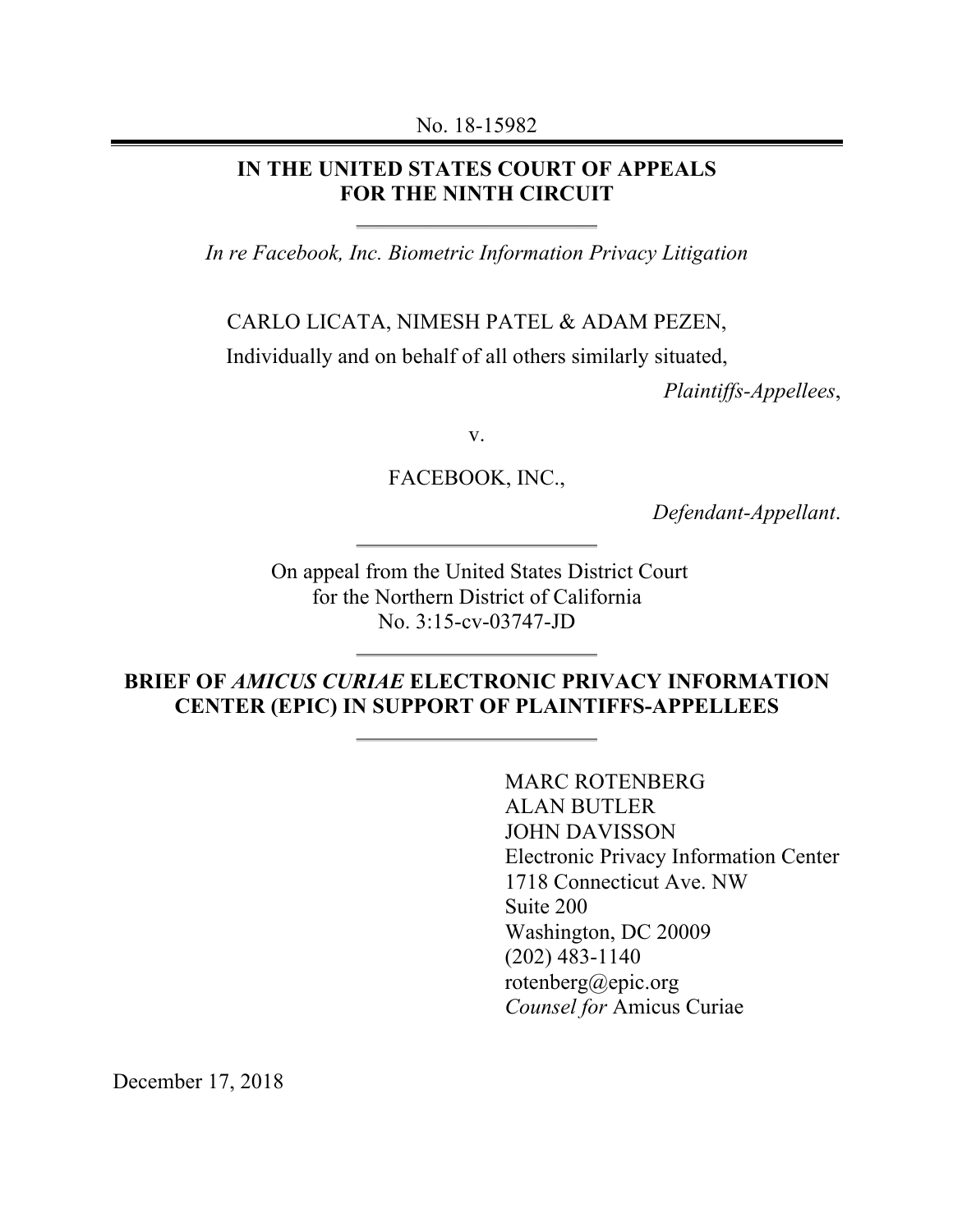#### **CORPORATE DISCLOSURE STATEMENT**

Pursuant to Fed. R. App. P. 26.1 and 29(c) and Local Rule 26.1, *Amicus Curiae* Electronic Privacy Information Center ("EPIC") is a District of Columbia corporation with no parent corporation. No publicly held company owns 10% or more of EPIC stock. No publicly held company has a direct financial interest in the outcome of this litigation by reason of a franchise, lease, other profit sharing agreement, insurance, or indemnity agreement.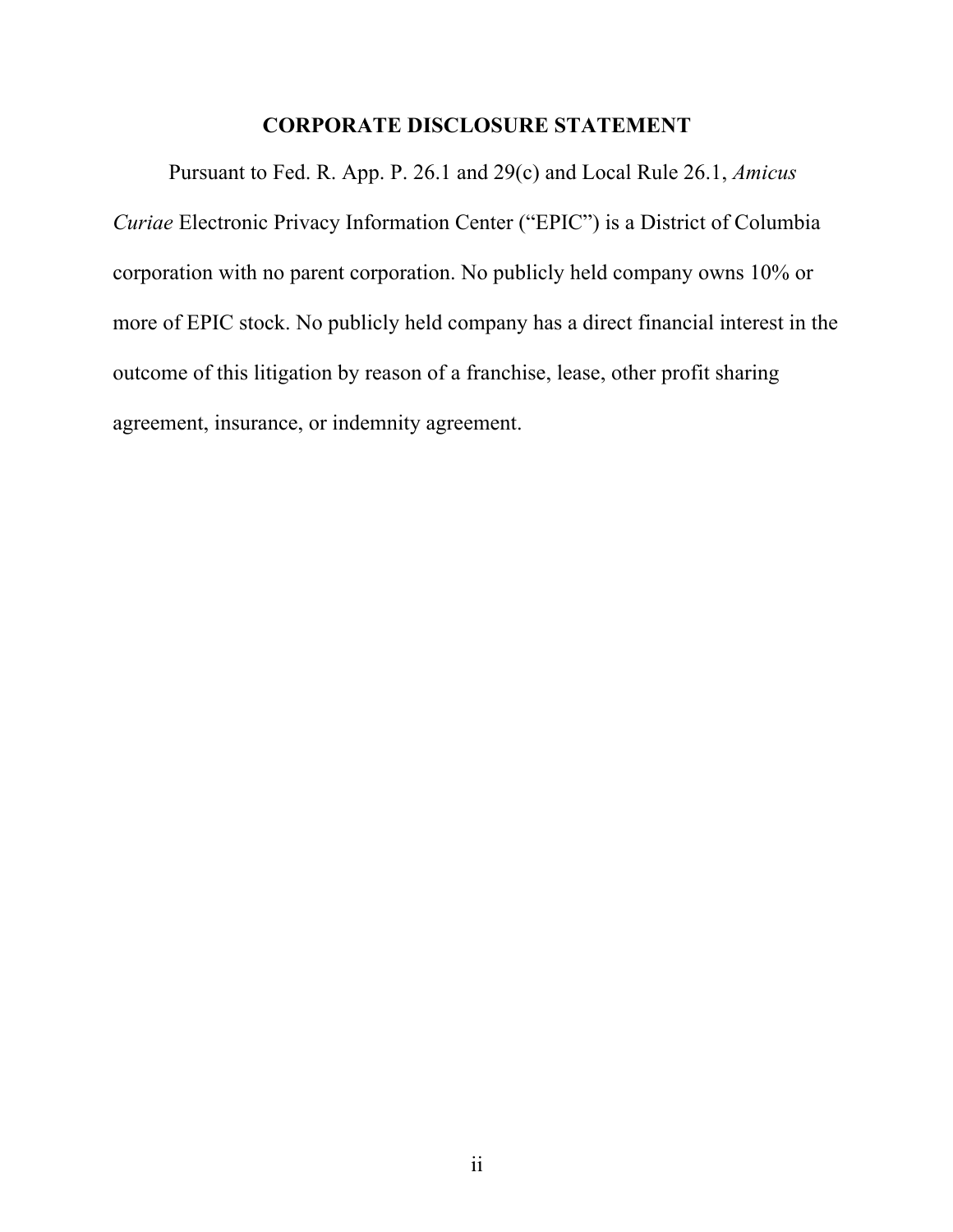| <b>TABLE OF CONTENTS</b> |
|--------------------------|
|--------------------------|

| Article III does not require plaintiffs to prove consequential harm to establish<br>$\mathbf{I}$ .                                                                                                                        |
|---------------------------------------------------------------------------------------------------------------------------------------------------------------------------------------------------------------------------|
| Unlawful collection of an individual's biometric information in violation of<br>II.<br>the Illinois BIPA is an invasion of a legal right sufficient to establish a                                                        |
| $\mathbf{A}$ .<br>The Illinois General Assembly created a clear prohibition against<br>unlawful collection of customers' biometric data to protect<br>customers' concrete interest in controlling who has access to their |
| A company's collection of biometric data puts unique personal<br><b>B</b> .<br>data at heightened risk of theft, unauthorized use, and                                                                                    |
| $\mathcal{C}$ .<br>Unlawful collection of biometric data is a concrete privacy injury<br>akin to injuries recognized at common law and in federal and state                                                               |
|                                                                                                                                                                                                                           |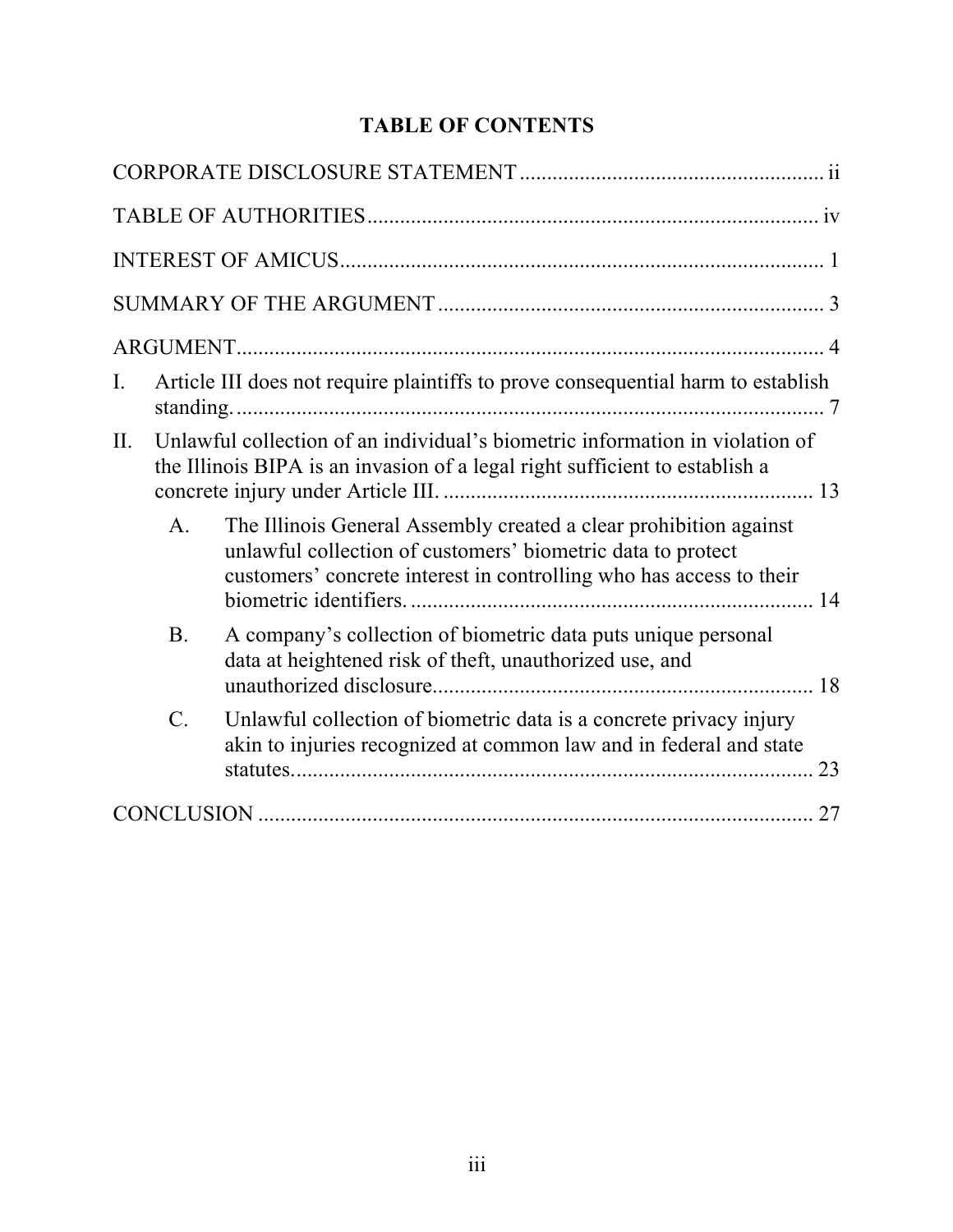# **TABLE OF AUTHORITIES**

| Cases                                           |  |
|-------------------------------------------------|--|
| ACLU v. Clapper,                                |  |
|                                                 |  |
| Am. Sur. Co. v. Jones,                          |  |
|                                                 |  |
| Clapper v. Amnesty Int'l USA,                   |  |
|                                                 |  |
| Diamond v. Charles,                             |  |
|                                                 |  |
| Eichenberger v. ESPN, Inc.,                     |  |
|                                                 |  |
| FEC v. Akins,                                   |  |
|                                                 |  |
| Glos v. People,                                 |  |
|                                                 |  |
| Heglund v. Aitken County,                       |  |
|                                                 |  |
| In re Kirkland,                                 |  |
|                                                 |  |
| In re Pharmatrak, Inc.,                         |  |
|                                                 |  |
| Lawlor v. N. Am. Corp. of Ill.,                 |  |
|                                                 |  |
| Lujan v. Def's of Wildlife,                     |  |
|                                                 |  |
| Lujan v. Defs. of Wildlife,                     |  |
| 504 U.S. 555 (1992) (Kennedy, J., concurring in |  |
|                                                 |  |
| Metro. Life Ins. Co. v. Ward,                   |  |
|                                                 |  |
| Morris v. Harvey Cycle & Camper, Inc.,          |  |
|                                                 |  |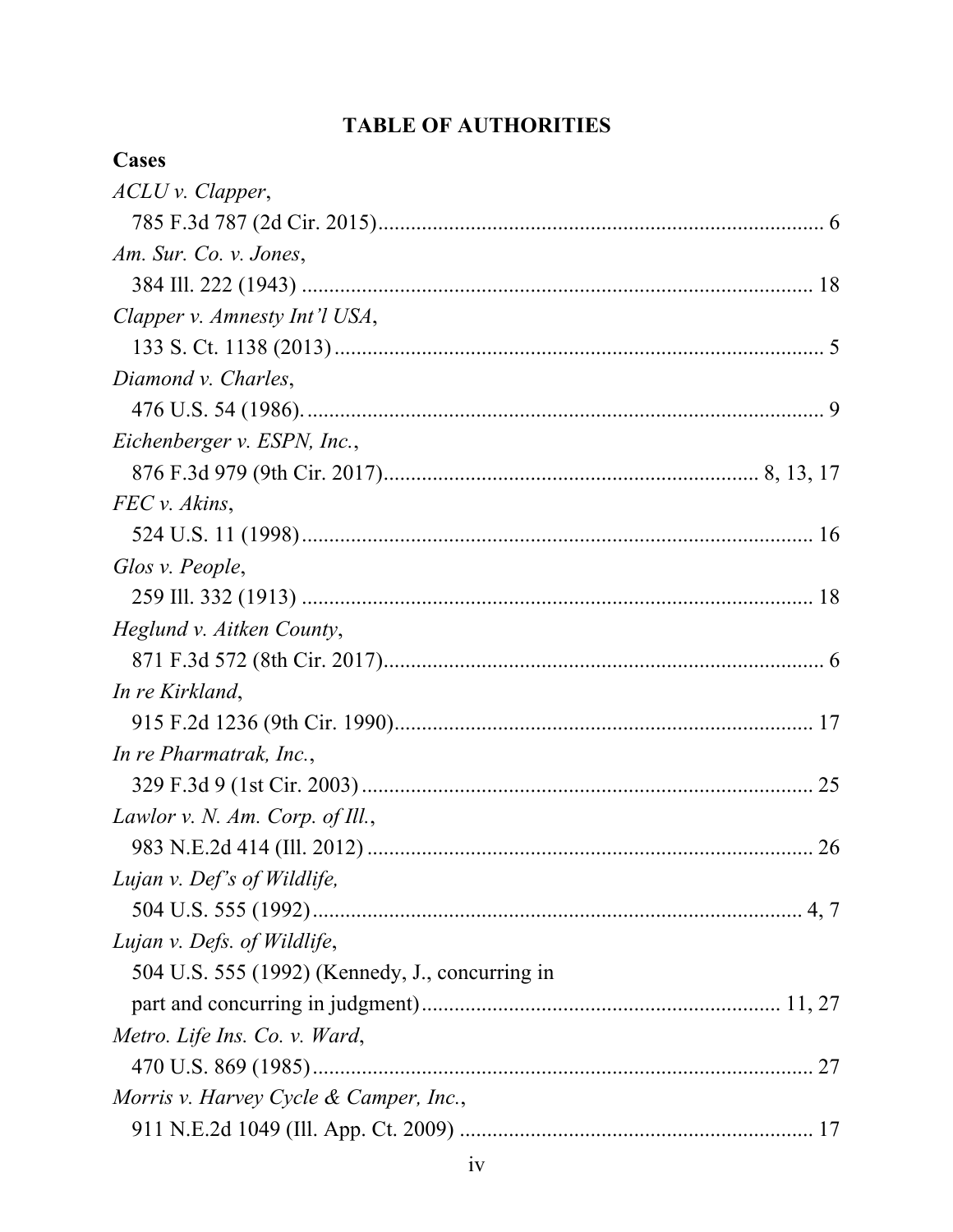| Perry v. CNN,                                               |  |
|-------------------------------------------------------------|--|
|                                                             |  |
| Robins v. Spokeo, Inc.,                                     |  |
|                                                             |  |
| Rosenbach v. Six Flags Entm't Corp.,                        |  |
| 2017 IL App (2d) 170317, pet. granted,                      |  |
|                                                             |  |
| Shady Grove Orthopedic Assoc.'s, P.A. v. Allstate Ins. Co., |  |
|                                                             |  |
| Spokeo, Inc. v. Robins,                                     |  |
|                                                             |  |
| Spokeo, Inc. v. Robins,                                     |  |
|                                                             |  |
| Sterk v. Redbox Automated Retail, LLC,                      |  |
|                                                             |  |
| Tenn. Elec. Power Co. v. Tenn. Val. Auth.,                  |  |
|                                                             |  |
| Tucker v. Waddell,                                          |  |
|                                                             |  |
| Warth v. Seldin,                                            |  |
|                                                             |  |
| Whole Woman's Health v. Hellerstedt,                        |  |
|                                                             |  |
| Williamson v. Lee Optical of Okla., Inc.,                   |  |
|                                                             |  |
| <b>Statutes</b>                                             |  |
|                                                             |  |
|                                                             |  |
|                                                             |  |
|                                                             |  |
|                                                             |  |
|                                                             |  |
|                                                             |  |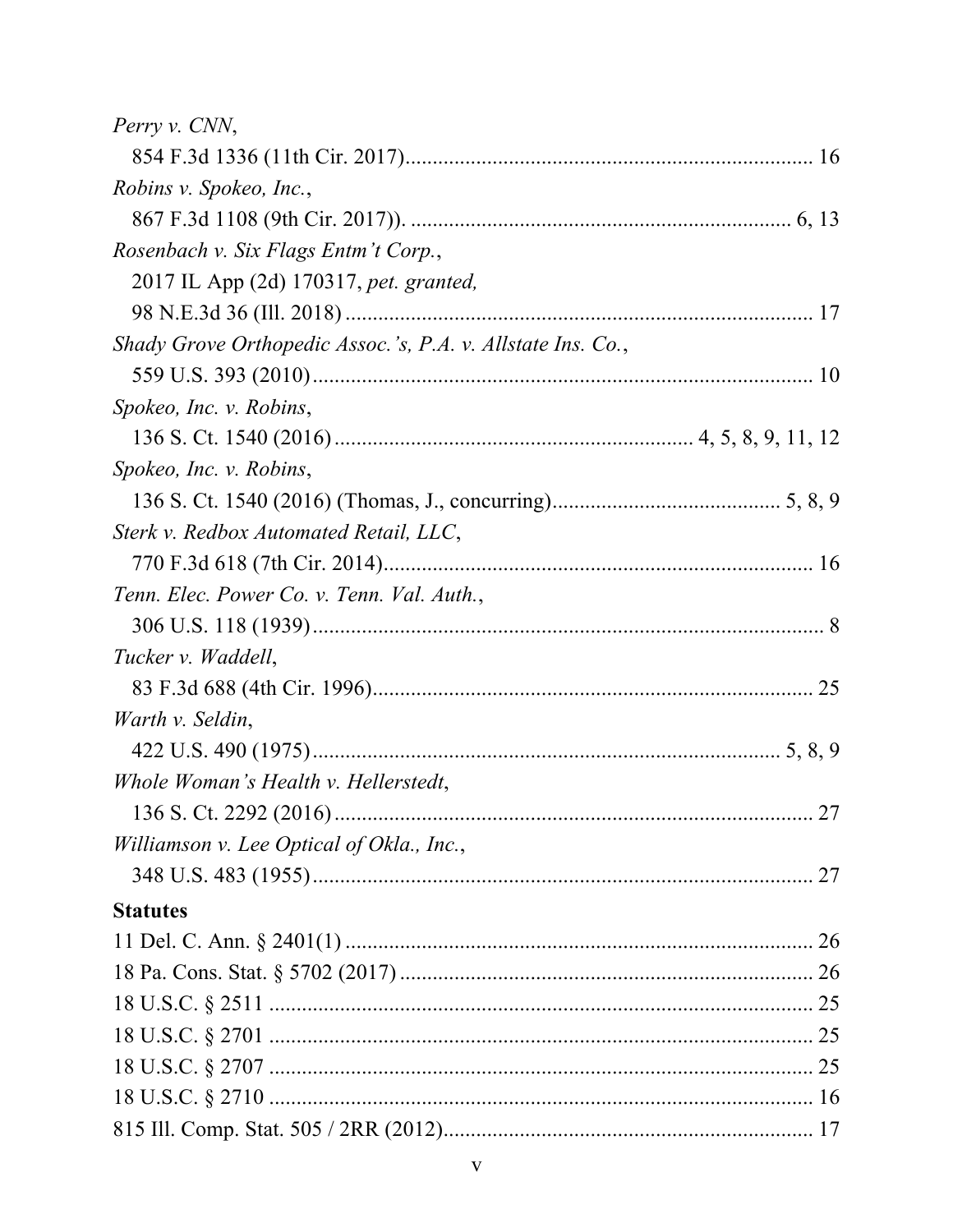| Telephone Consumer Protection Act of 1991, Pub. L. No. 102-243, 105 Stat.                                                                           |  |
|-----------------------------------------------------------------------------------------------------------------------------------------------------|--|
| Video Privacy Protection Act of 1988, Pub. L. No. 100-618, 102 Stat. 3195                                                                           |  |
| <b>Constitutional Provisions</b>                                                                                                                    |  |
|                                                                                                                                                     |  |
| <b>Other Authorities</b>                                                                                                                            |  |
|                                                                                                                                                     |  |
|                                                                                                                                                     |  |
| Adam Tanner, Never Give Stores Your ZIP Code. Here's Why, Forbes (June                                                                              |  |
| Anita L. Allen & Marc Rotenberg, Privacy Law and Society (2016)  10                                                                                 |  |
|                                                                                                                                                     |  |
| Carole Cadwalladr & Emma Graham-Harrison, Revealed: 50 million<br>Facebook profiles harvested for Cambridge Analytica in major data                 |  |
| Cathy O'Neill, Weapons of Math Destruction: How Big Data Increases                                                                                  |  |
| Comments of EPIC, In re: FACT Act Biometric Study, Treas. No. R411005                                                                               |  |
| Danielle Keats Citron, Reservoirs of Danger: The Evolution of Public and<br>Private Law at the Dawn of the Information Age, 80 So. Cal. L. Rev. 241 |  |
|                                                                                                                                                     |  |
|                                                                                                                                                     |  |
|                                                                                                                                                     |  |
| Illinois House Transcript, 2008 Reg. Sess. No. 276 (statement of Illinois state<br>Rep. Kathy Ryg)                                                  |  |
| Isaac Ehrlich & Richard A. Posner, An Economic Analysis of Legal                                                                                    |  |
| Israel: Police Looking at Chareidim In Theft Of Population Database,                                                                                |  |
| John Salmond, Jurisprudence (Glanville L. Williams ed., 10th ed. 1947)  10                                                                          |  |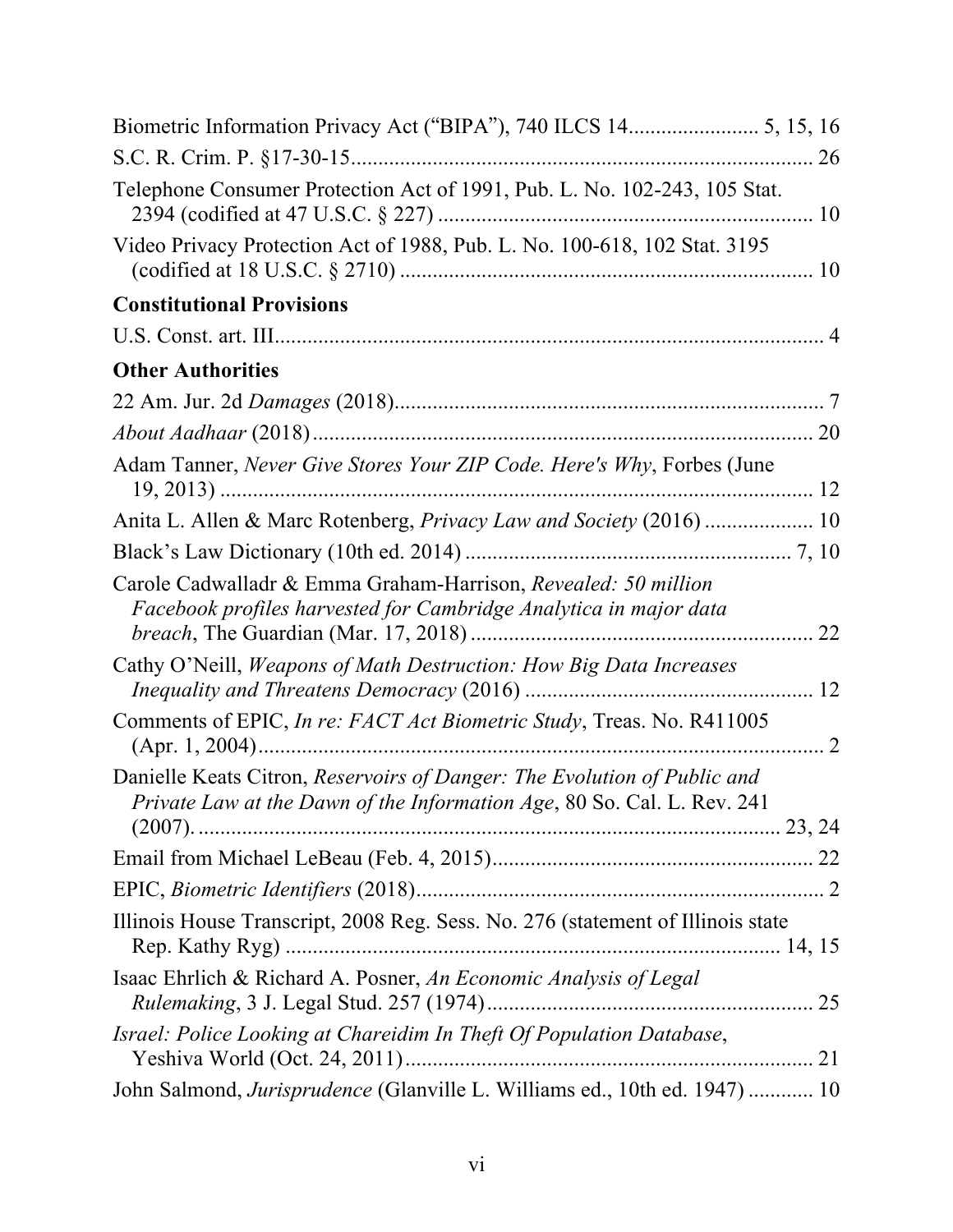| Nat'l Res. Council, Nat'l Academies, <i>Biometric Recognition</i> (Joseph N. Pato                                                              | 18 |
|------------------------------------------------------------------------------------------------------------------------------------------------|----|
| OPM: Data Breach: Hearing Before the H. Comm. on Oversight & Gov't                                                                             | 19 |
| Rachna Khaira, Rs 500, 10 Minutes, and You Have Access to Billion Aadhaar                                                                      | 21 |
|                                                                                                                                                |    |
|                                                                                                                                                | 26 |
| Shaunacy Ferro, What Your Zip Code Says About You, Fast Company Co.                                                                            | 12 |
| Statement of Sam Schumach, Press Secretary, U.S. Off. of Personnel                                                                             |    |
| Tomer Zarchin, Authorities Find Source That Leaked Every Israeli's                                                                             | 21 |
| Tony Romm, Facebook says a new bug allowed apps to access private photos                                                                       | 22 |
| U.S. Dep't of Health, Education and Welfare, Records, Computers and the<br>Rights of Citizens: Report of the Secretary's Advisory Committee on |    |
|                                                                                                                                                |    |
| U.S. Off. of Personnel Mgmt., Cybersecurity Incidents (2018) 18                                                                                |    |
|                                                                                                                                                |    |
|                                                                                                                                                | 20 |
| Vidhi Doshi, A Security Breach in India Has Left a Billion People at Risk of                                                                   |    |
|                                                                                                                                                |    |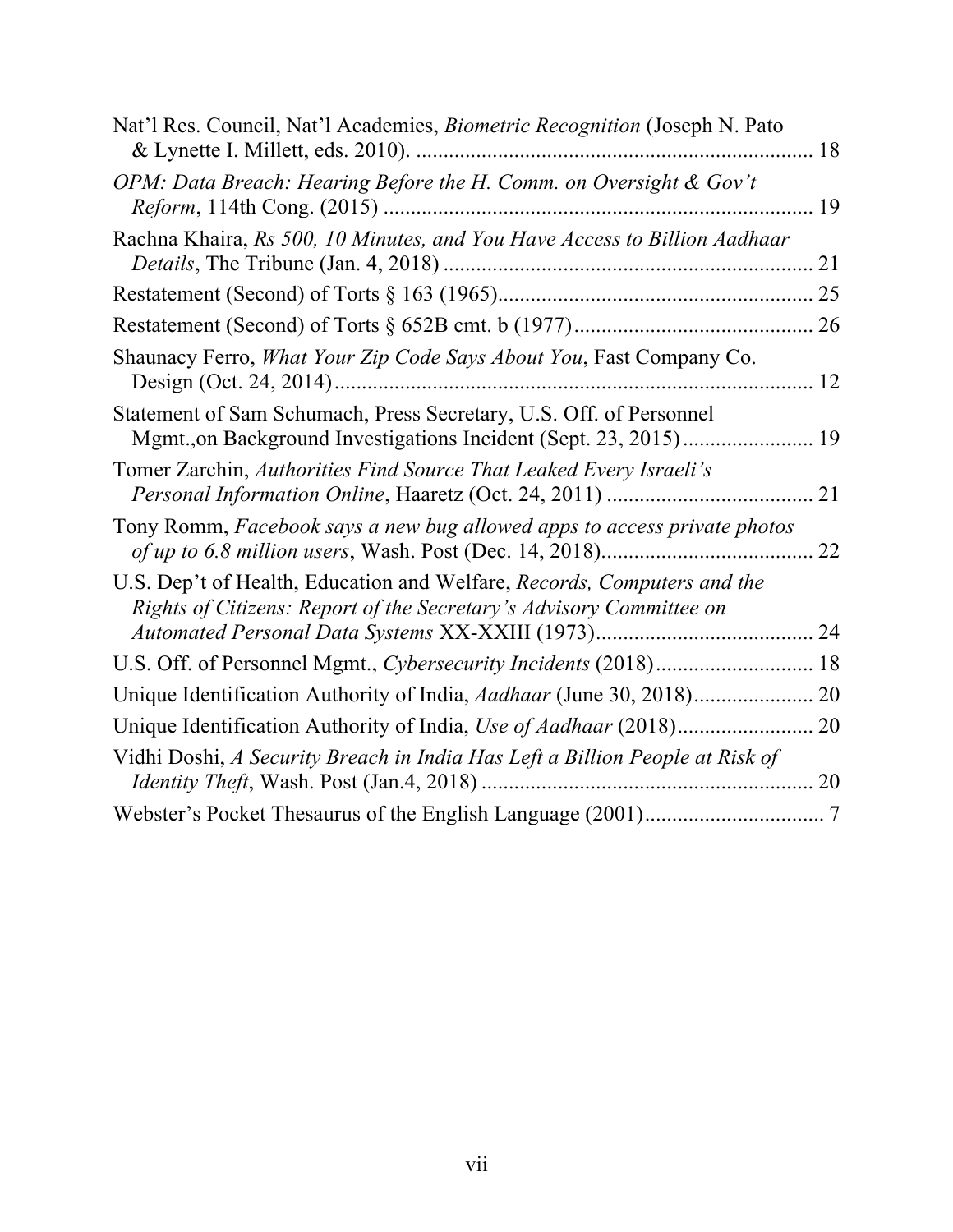#### **INTEREST OF AMICUS**

The Electronic Privacy Information Center ("EPIC") is a public interest research center in Washington, D.C., established in 1994 to focus public attention on emerging privacy issues. <sup>1</sup> EPIC routinely participates as *amicus curiae* in federal cases concerning a plaintiff's standing to sue over the invasion of a privacy right. *See, e.g.*, Br. *Amici Curiae* EPIC et al., *In re OPM Data Security Breach Litigation*, No. 17-5217 (D.C. Cir. May 17, 2018); Br. *Amicus Curiae* EPIC, *Attias v. Carefirst*, 865 F.3d 620 (D.C. Cir. 2017) (No. 16-7108); Br. *Amici Curiae* EPIC et al., *Spokeo v. Robins*, 136 S. Ct. 1540 (2016) (No. 13-1339). EPIC also submitted an *amicus* brief in the Illinois Supreme Court concerning the interpretation of the term "aggrieved" in the Illinois Biometric Information Privacy Act ("BIPA"). Br. *Amicus Curiae* EPIC, *Rosenbach v. Six Flags Entm't Corp.*, No. 123186 (Ill. July 5, 2018).

EPIC has long advocated for strict limits on use of biometric data. Biometric data is personally identifiable information that cannot be changed, even if compromised. Improper collection of this information can contribute to identity theft, financial fraud, warrantless surveillance, and infringement on constitutional

<sup>1</sup> The parties consent to the filing of this *amicus curiae* brief. In accordance with Rule 29, the undersigned states that no monetary contributions were made for the preparation or submission of this brief, and this brief was not authored, in whole or in part, by counsel for a party.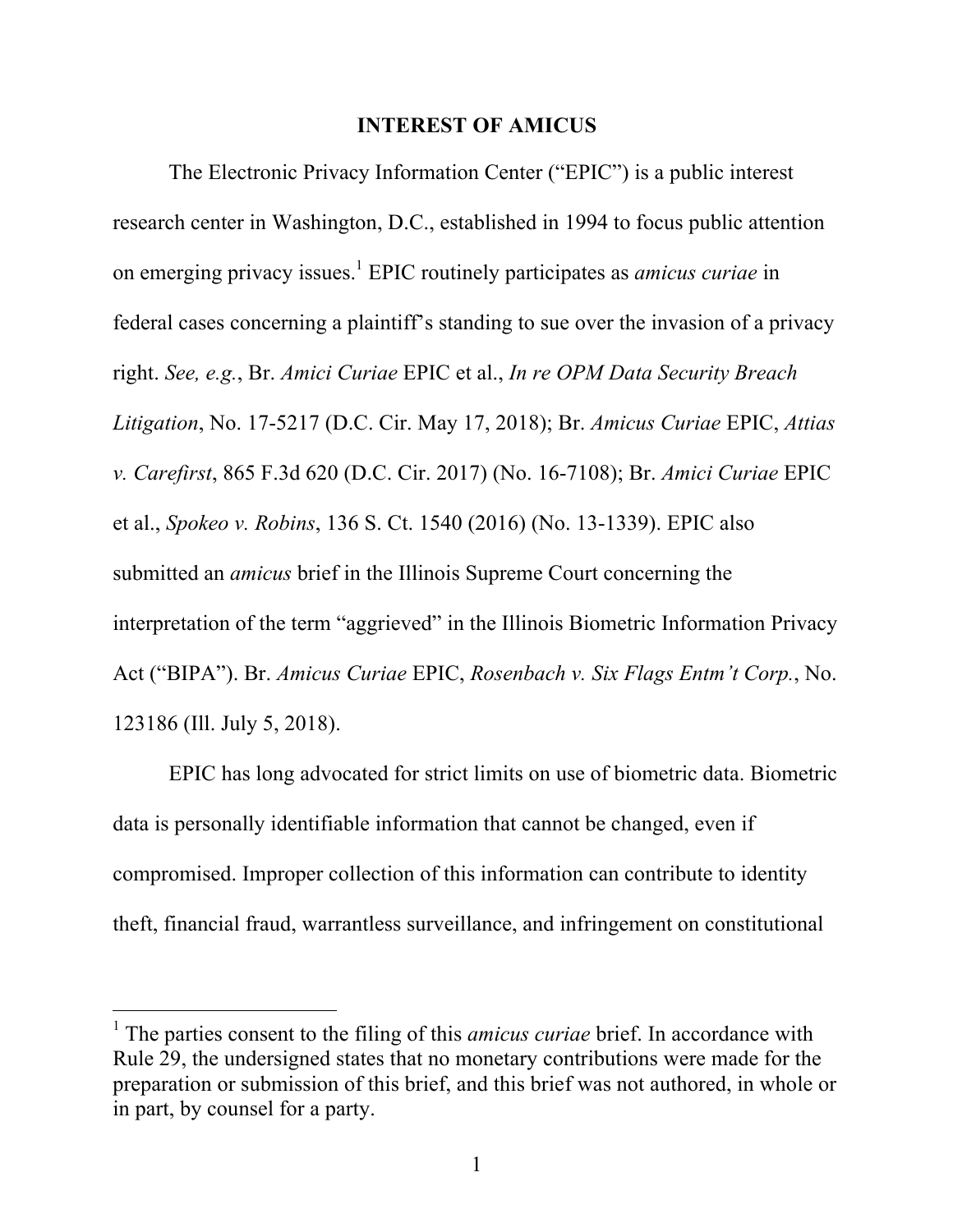rights. *See* EPIC, *Biometric Identifiers* (2018); <sup>2</sup> Comments of EPIC, *In re: FACT Act Biometric Study*, Treas. No. R411005 (Apr. 1, 2004). <sup>3</sup> Placing strict limits on the collection of biometric data is the best practice to prevent abuse. *See, e.g.*, Br. *Amici Curiae* EPIC et al., *In re OPM*, No. 17-5217 (arguing that the constitutional right to informational privacy limits the personal data that federal agencies may collect); Br. *Amicus Curiae* EPIC, *Attias*, 865 F.3d 620 (arguing that courts should not limit consumers' ability to seek redress when their social security numbers are subject to a data breach); Br. *Amicus Curiae* EPIC, *Storm v. Paytime, Inc.*, No. 15- 3690 (3d Cir. Apr. 18, 2016) (arguing that breaches of social security numbers and other identifiers create a substantial risk of fraud and identity theft).

EPIC has also focused public attention on Facebook's privacy practices and Facebook's use of facial recognition software. *See* EPIC, *Facebook Privacy*. <sup>4</sup> In 2011, EPIC and other consumer protection groups filed a complaint with the FTC about Facebook's face identifying software. Complaint, Request for Investigation, Injunction, Other Relief, *In re Facebook, Inc., and the Facial Identification of Users* (2011). In 2018, EPIC again warned the FTC about Facebook's use of facial recognition software and about the agency's failure to enforce its 2011 Facebook

<sup>&</sup>lt;sup>2</sup> https://epic.org/privacy/biometrics/.<br><sup>3</sup> https://www.epic.org/privacy/biometrics/factabiometrics.html.<br><sup>4</sup> https://www.epic.org/privacy/facebook/.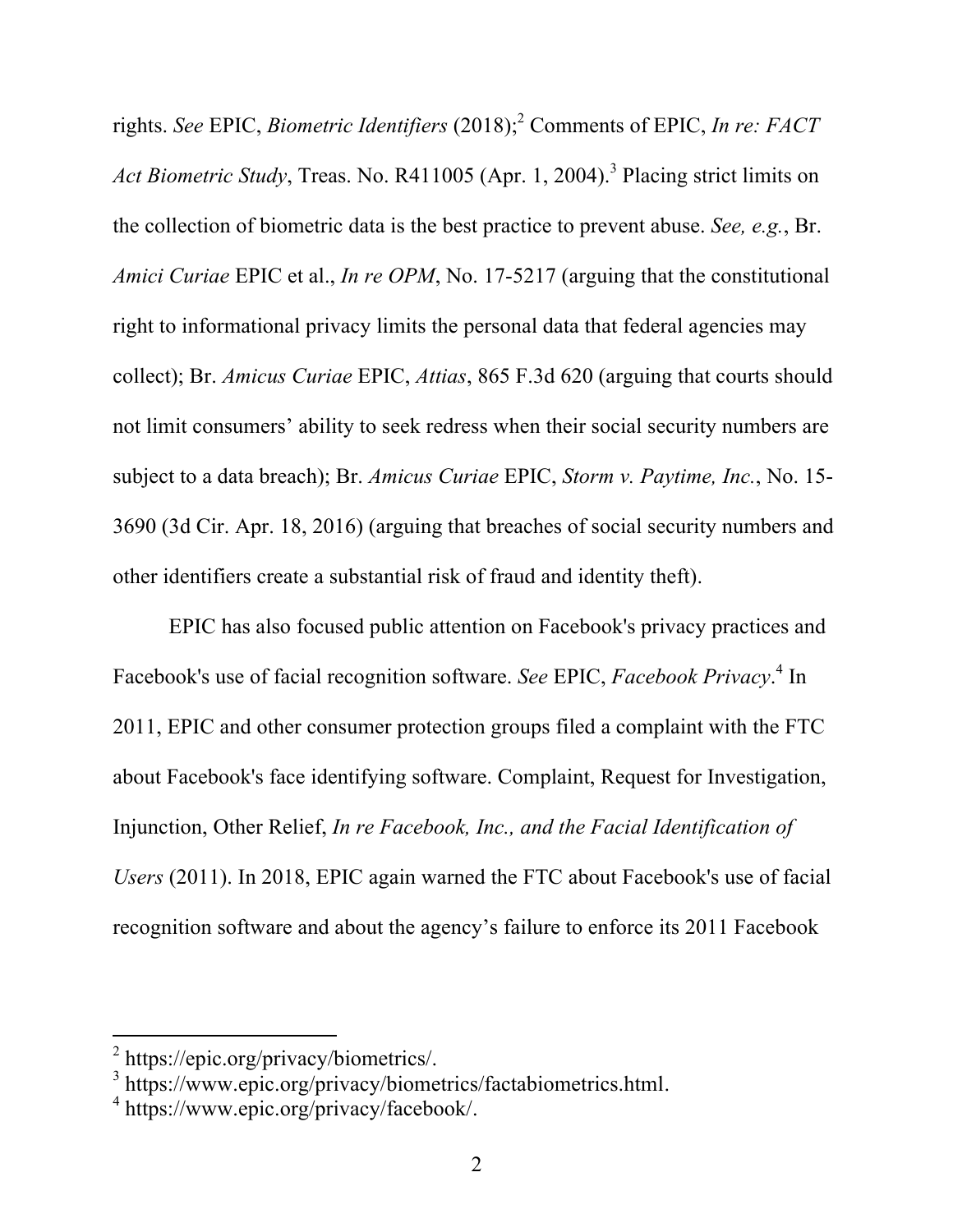consent order. Complaint, Request for Investigation, Injunction, and Other Relief, *In re Facebook, Inc., and Facial Recognition* (2018).

#### **SUMMARY OF THE ARGUMENT**

While "injury" and "harm" may be synonyms in everyday speech, the terms represent distinct concepts in law. Defendants in privacy cases have long conflated the terms in an attempt to confuse and persuade courts that injury, for purposes of Article III standing, also requires a showing of consequential harm. This argument ignores the well-established legal definitions of the terms and the Supreme Court's decision in *Spokeo v. Robins,* which made clear that a violation of a concrete and particularized legal right establishes legal injury, irrespective of any harm that may follow. There are many statutory and common law rights that require only a showing of a legal violation to establish standing. Article III simply requires plaintiffs to demonstrate that a defendant has invaded a concrete interest protected by the law—nothing more.

The Illinois Biometric Information Privacy Act imposes, by statute, legal obligations on companies that choose to collect and store individuals' biometric data. The Act recognizes the unique risks associated with the collection of biometric identifiers—including the risks and repercussions of theft, unauthorized use, and unauthorized disclosure—and sets out clear limitations on companies' collection of this data. When a company violates individuals' BIPA rights by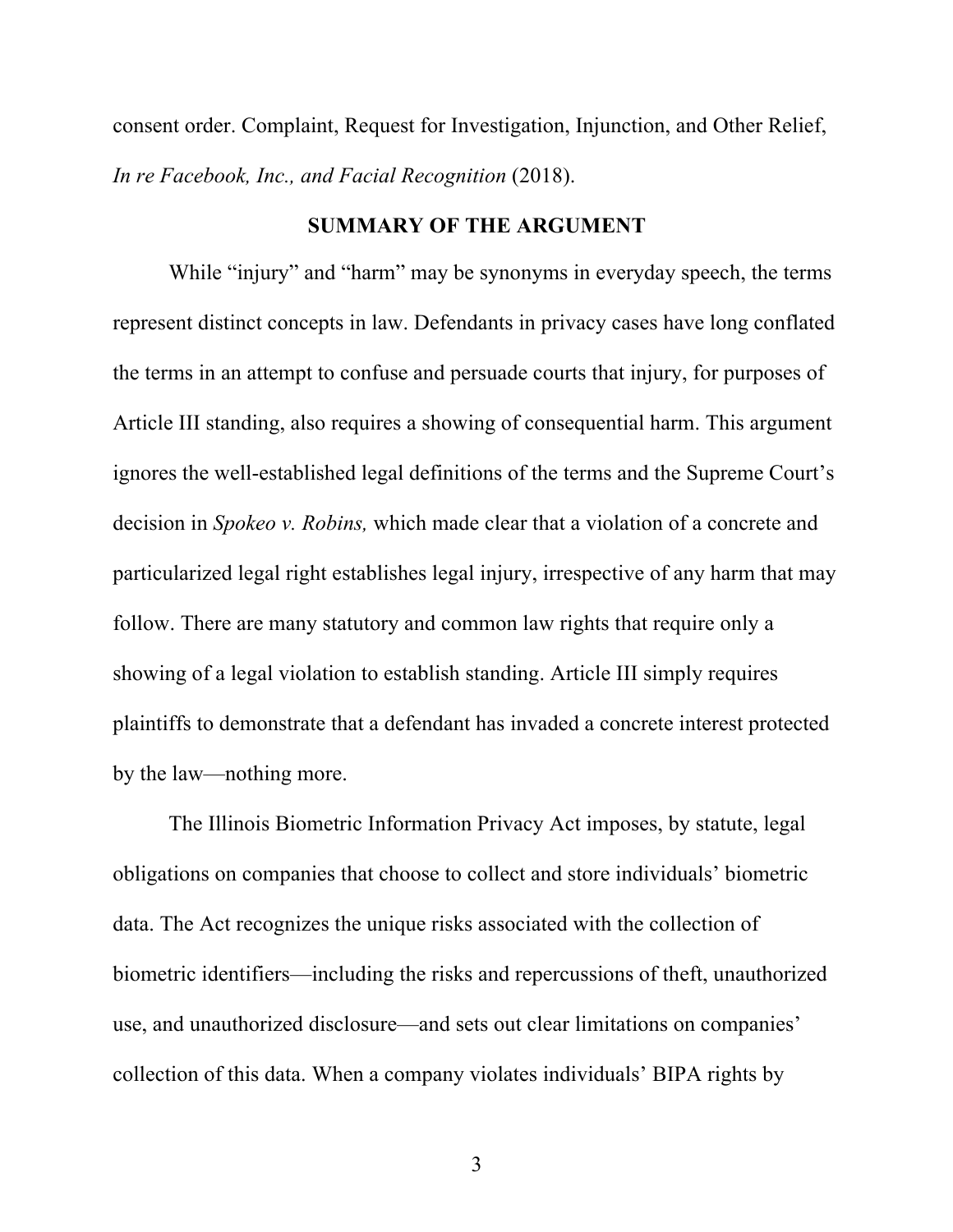failing to obtain consent prior to collecting their biometric data, the company invades their legally protected interests, causing injury-in-fact—*legal injury*. If the injury is tied to the company's conduct and redressable by the court, it is unnecessary for a consumer to prove they have suffered an *additional* harm before they can enforce their rights under the Act. Judicial second-guessing of statutory protections for biometric data established by the state legislature, following a careful weighing of the public safety concerns, will come at an enormous cost to the privacy of Illinois residents.

#### **ARGUMENT**

Article III grants the federal courts "judicial power" over "cases" and "controversies." U.S. Const. art. III § 2. The Supreme Court has interpreted this to embody the "fundamental" principle that "federal-court jurisdiction" is limited "to actual cases or controversies." *Spokeo, Inc. v. Robins ("Spokeo I")*, 136 S. Ct. 1540, 1547 (2016). To effectuate this principle, the Court established the standing doctrine with its "injury-in-fact" requirement. *Id*. The standing doctrine helps ensure that in actions against the government, plaintiffs satisfy the requirements of Article III. *See, e.g*., *Lujan v. Def's of Wildlife,* 504 U.S. 555 (1992). But standing was never understood to limit the ability of private plaintiffs to seek redress against private defendants for otherwise-valid claims arising under federal law or for state and common law claims under ancillary or diversity jurisdiction. *See Spokeo I*, 136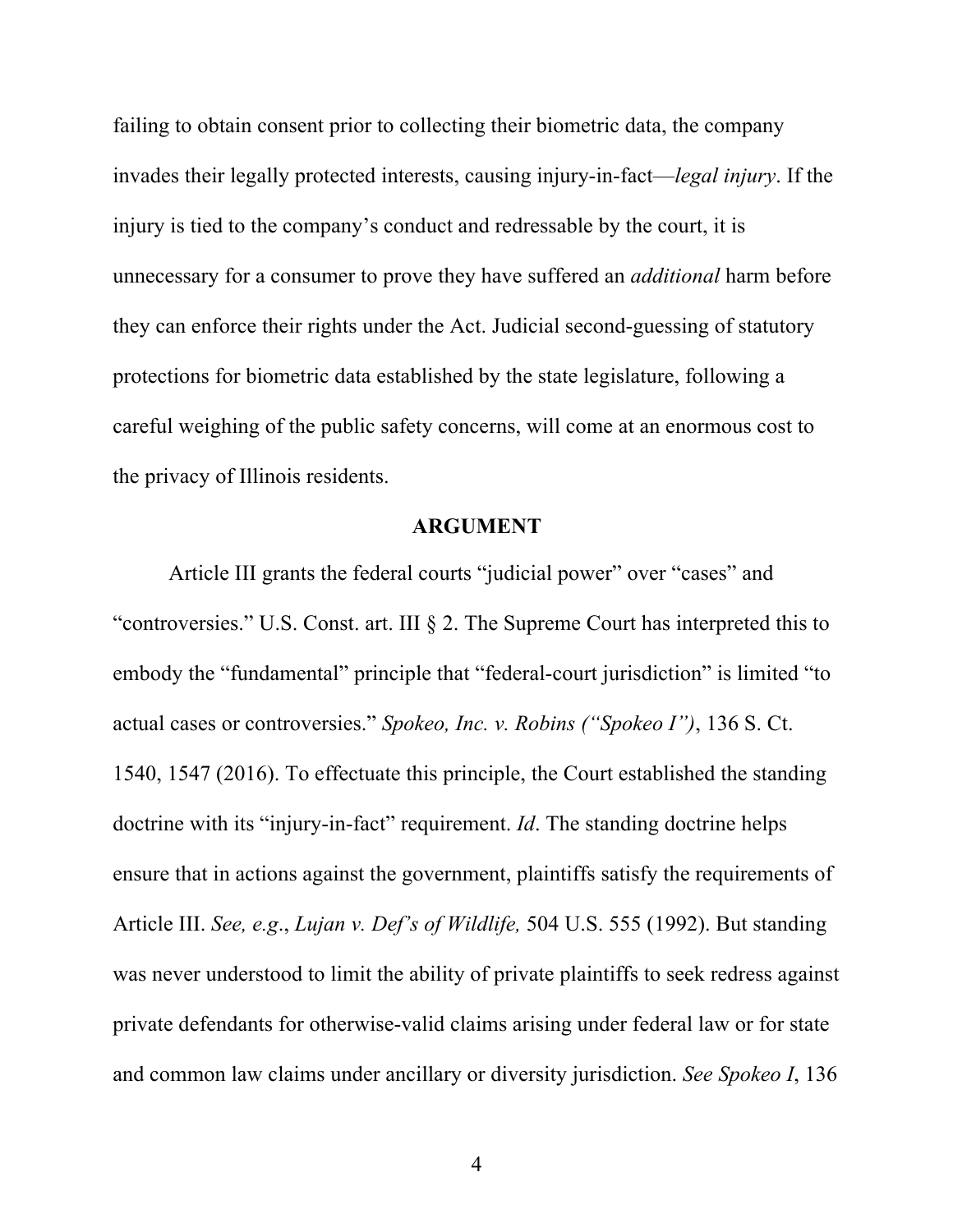S. Ct. at 1550–52 (Thomas, J., concurring) ("In a suit for the violation of a private right, courts historically presumed that the plaintiff suffered a *de facto* injury merely from having his personal, legal rights invaded.").

Standing serves "to prevent the judicial process from being used to usurp the powers of the political branches," *Clapper v. Amnesty Int'l USA*, 133 S. Ct. 1138, 1146 (2013), and "confines the federal courts to a properly judicial role," *Spokeo I*, 136 S. Ct. at 1547. Standing also ensures the plaintiff has "such a personal stake in the outcome of the controversy as to warrant his invocation of federal-court jurisdiction." *Warth v. Seldin*, 422 U.S. 490, 498 (1975) (internal quotation marks omitted).

The statute at issue in this case, the Illinois Biometric Information Privacy Act, imposes clear obligations on any private entity that collects or possesses biometric identifiers. This includes limitations on both the collection and disclosure of biometric data. In particular, the law prohibits collection of biometric information absent (1) notification writing to the data subject of the collection; (2) notification in writing detailing both the "specific purpose" and "length of term" for which the data will be "collected, stored, and used"; and (3) a "written release" from the data subject. BIPA, 740 ILCS 14/15*.* Many courts have recognized that the violation of a legal right against the collection of personally identifiable information—such as the rights granted by BIPA—is sufficient to establish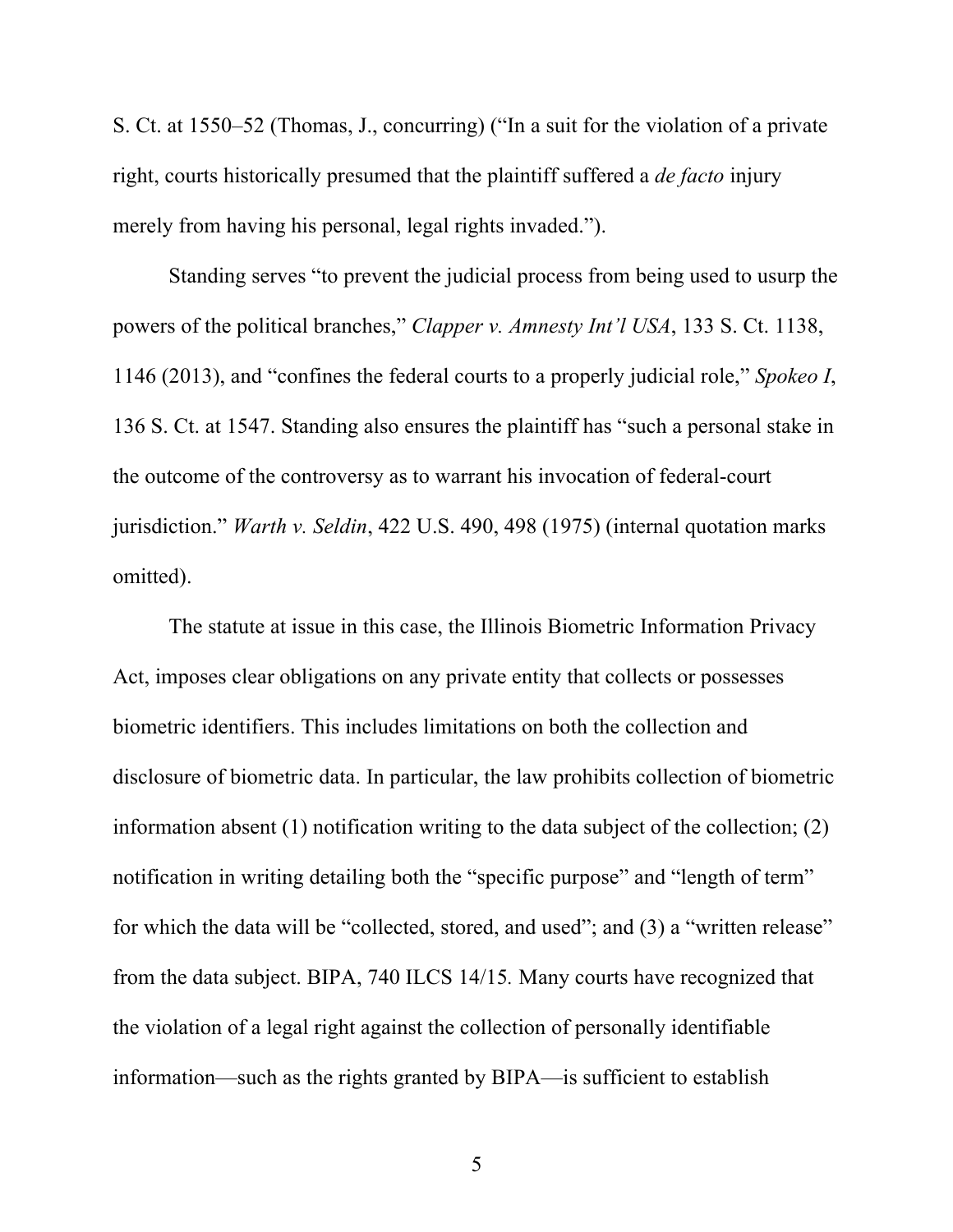standing under Article III. *See, e.g.*, *Heglund v. Aitken County*, 871 F.3d 572, 577 (8th Cir. 2017) (finding plaintiff had standing to sue under the DPPA because "[a]n individual's control of information concerning her person . . . was a cognizable interest at common law"); *ACLU v. Clapper*, 785 F.3d 787, 801 (2d Cir. 2015) (finding standing because "appellants challenge the telephone metadata program as a whole, alleging injury from the very collection of their telephone metadata"). Strict enforcement of these rights is necessary to ensure that unlawful collection and retention do not occur, and that individuals' identities are not put at risk. Such rights and injuries are also similar to other rights and injuries recognized at common law.

In this case, Plaintiffs have alleged that Facebook violated their right to control their biometric data by collecting their "face templates" without obtaining prior consent or even disclosing the fact that it had collected this information. Consol. Class Action Compl. ¶¶ 21–52 (Aug. 28, 2015). The lower court was right to find that "[a] violation of the BIPA notice and consent procedures infringes the very privacy rights the Illinois legislature sought to protect by enacting BIPA. That is quintessentially an intangible harm that constitutes a concrete injury in fact." Order re Renewed Mot. Dismiss, Dkt. 227, at 6 (citing *Robins v. Spokeo, Inc. ("Spokeo II")*, 867 F.3d 1108, 1113 (9th Cir. 2017)). The lower court's decision should be affirmed.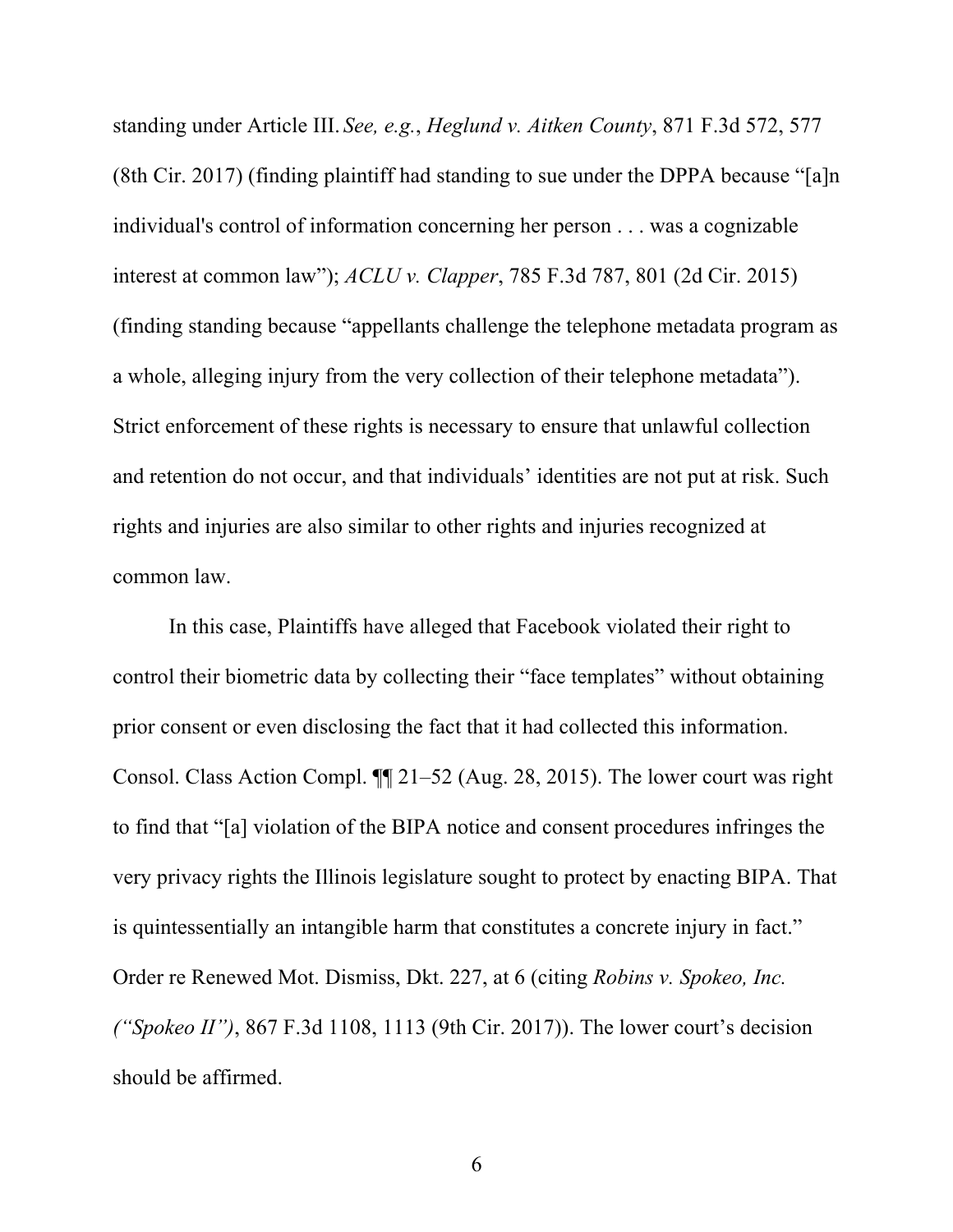**I. Article III does not require plaintiffs to prove consequential harm to establish standing.**

"Injury is the illegal invasion of a legal right; damage is the loss, hurt, or harm that results from the injury." 22 Am. Jur. 2d *Damages* § 2 (2018). Despite this clear and important distinction, courts across the United States routinely conflate injury-in-fact and consequential harm in their analysis of standing. This occurs frequently in privacy cases, where many defendants have exploited this semantic trick to avoid consideration of plaintiffs' claims on the merits.<sup>5</sup> Not only is this analysis wrong as a matter of law; the conflation has led to increasing confusion about the necessary requirements to bring a lawsuit in federal court.

Article III requires only that a plaintiff allege (1) an injury-in-fact (2) tied to defendant's conduct that is (3) redressable by the court. Injury-in-fact, *legal injury*, consists of an "*invasion* of a legally protected interest" that is (1) "concrete and particularized" and (2) "actual or imminent, not conjectural or hypothetical." *Lujan*, 504 U.S. at 560 (emphasis added). When the law protects an interest, the law grants the owner of that interest a right. A right is a "legally enforceable claim that another will do or will not do a given act." *Right*, Black's Law Dictionary.

 $\overline{a}$ 

<sup>&</sup>lt;sup>5</sup> In common English, the terms "injury" and "harm" are considered synonyms. Webster's Pocket Thesaurus of the English Language 134 (2001). However, in the legal analysis of standing, the terms are clearly distinguishable. A legal injury is the "violation of another's legal right, for which the law provides a remedy." *Injury*, Black's Law Dictionary (10th ed. 2014). Harm, by contrast, is "material or tangible detriment." *Harm*, *id.*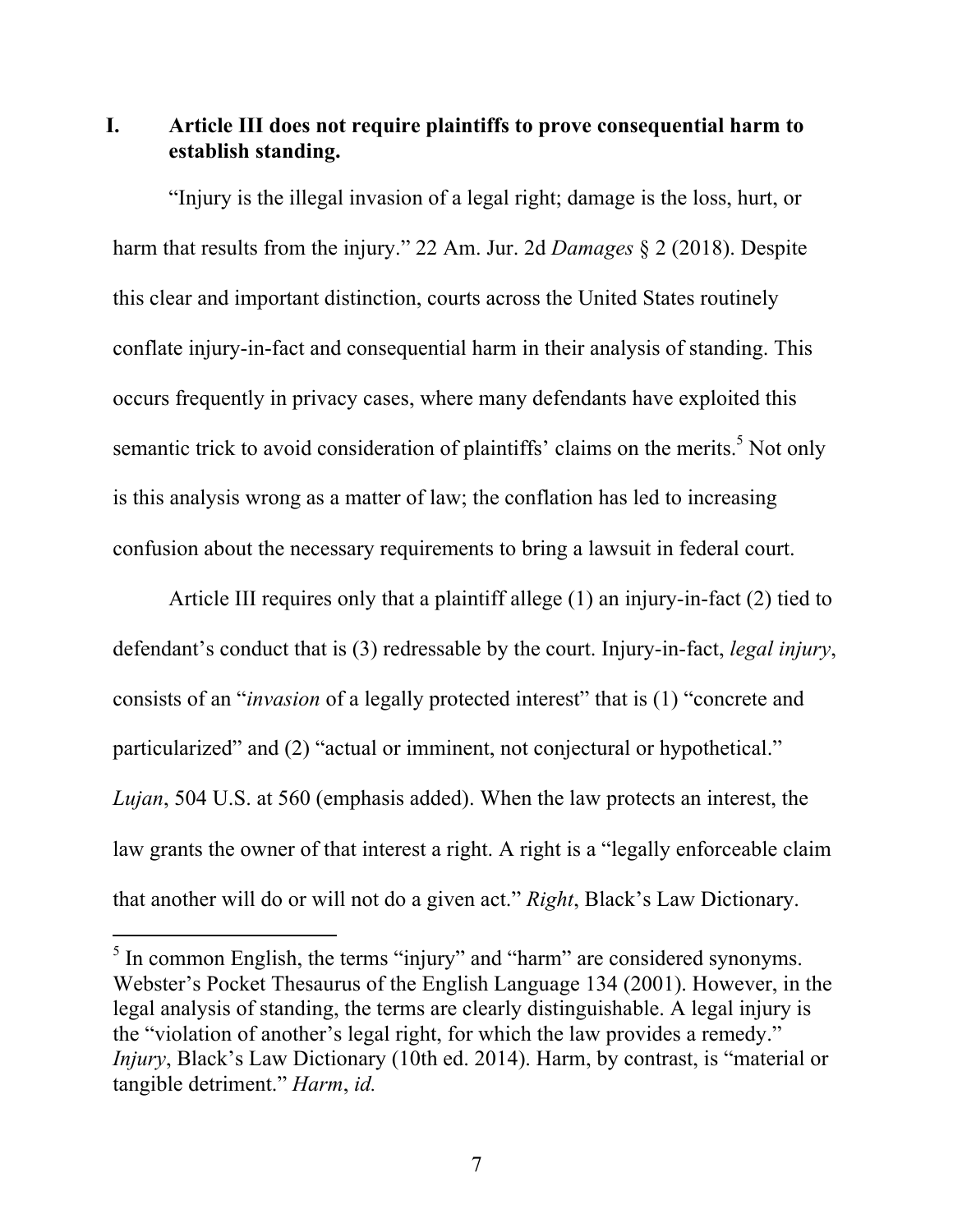"[C]reated or recognized by law," *id.*, rights are granted through common law, statutory law, and constitutional law. *Tenn. Elec. Power Co. v. Tenn. Val. Auth.*, 306 U.S. 118, 137 (1939) ("[T]he right invaded is a legal right,—one of property, one arising out of contract, one protected against tortious invasion, or one founded on a statute which confers a privilege.").

The invasion of a right, *i.e.*, a "legal injury," is distinct from the "disadvantage that may flow from" the invasion. *Warth*, 422 U.S. at 503 n.13; *see, e.g.*, *Eichenberger v. ESPN, Inc.*, 876 F.3d 979, 983 (9th Cir. 2017) (finding that "[t]he VPPA [Video Privacy Protection Act] does not protect only against harms such as embarrassment and harassment" but also "privacy interests more generally by ensuring that consumers retain control over their personal information"). "[O]ur contemporary decisions have not required a plaintiff to assert an actual injury beyond the violation of his personal legal rights to satisfy the 'injury-in-fact' requirement." *Spokeo I*, 136 S. Ct. at 1552 (Thomas, J., concurring).

As the Supreme Court explained in *Spokeo I*, there are two ways to show that an intangible injury is concrete. First, an intangible legal injury can be concrete if it "has a close relationship to a harm that has traditionally been regarded as providing a basis for a lawsuit in English or American courts." *Id.* at 1549 (using "harm" to refer to the invasion of the plaintiff's legal right). Second, a statute can elevate "concrete, *de facto* injuries that were previously inadequate at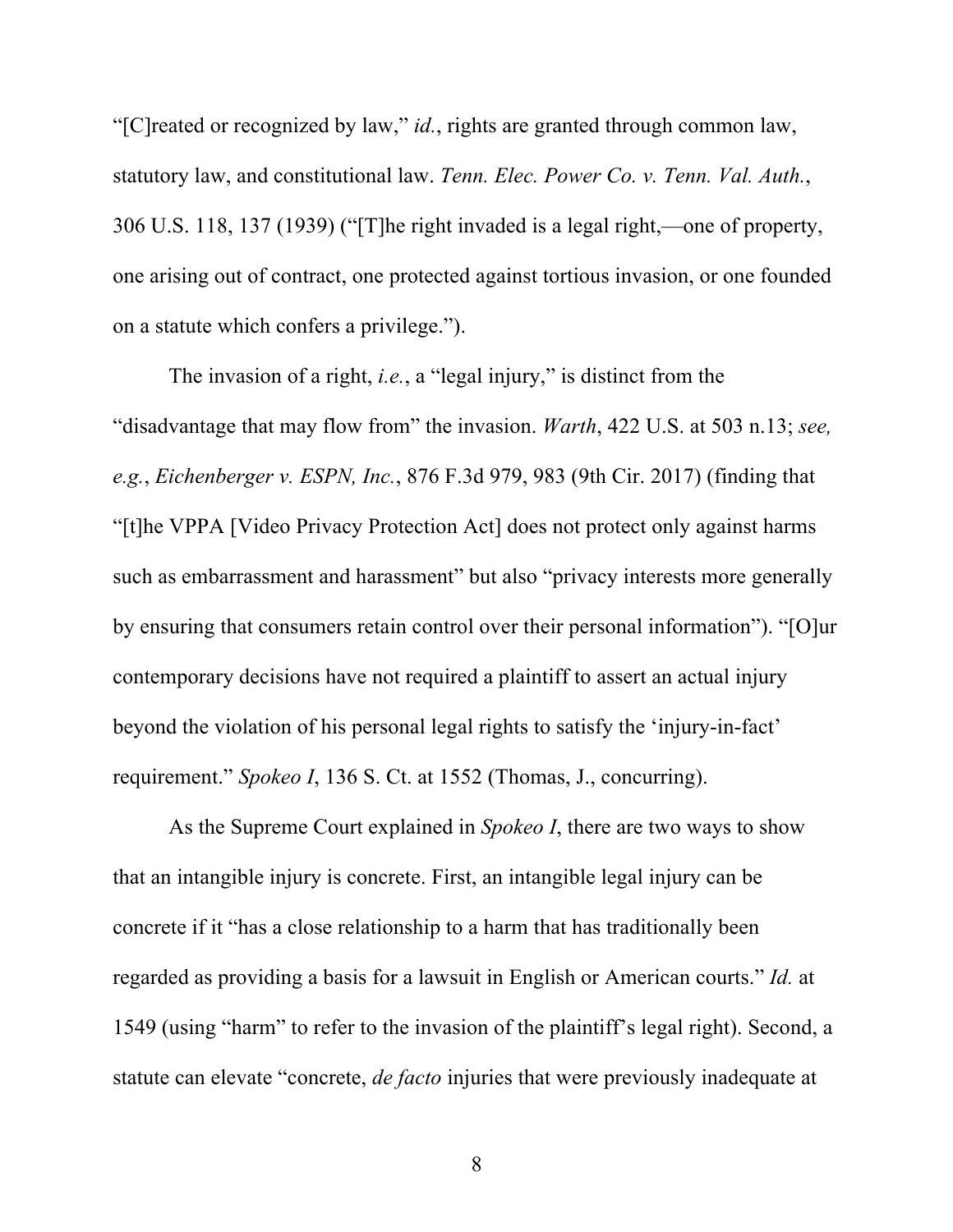law" to the "status of legally cognizable injuries." *Id.* (internal quotation marks omitted).

Legislatures have "the power to define injuries and articulate chains of causation that will give rise to a case or controversy where none existed before." *Id.* (internal quotation marks omitted). Justice Thomas stated the rule directly in his concurrence: "Congress can create new private rights and authorize private plaintiffs to sue based simply on the violation of those private rights." *Id*. at 1553 (Thomas, J., concurring). As the Court recognized more than four decades ago, "Congress may create a statutory right or entitlement the alleged deprivation of which can confer standing to sue even where the plaintiff would have suffered no judicially cognizable injury in the absence of statute." *Warth*, 422 U.S. at 514. State legislatures, such as the Illinois General Assembly, also have "the power to create new interests, the invasion of which may confer standing." *Diamond v. Charles*, 476 U.S. 54, 65 n.17 (1986).

Rights established by legislatures are substantive and are therefore concrete. Indeed, privacy laws protect substantive rights. For example, Congress enacted the Video Privacy Protection Act of 1988, which prevents video service providers from disclosing personally identifiable information about their customers in order "to preserve personal privacy with respect to the rental, purchase, or delivery of video tapes or similar audio visual materials." Pub. L. No. 100-618, 102 Stat. 3195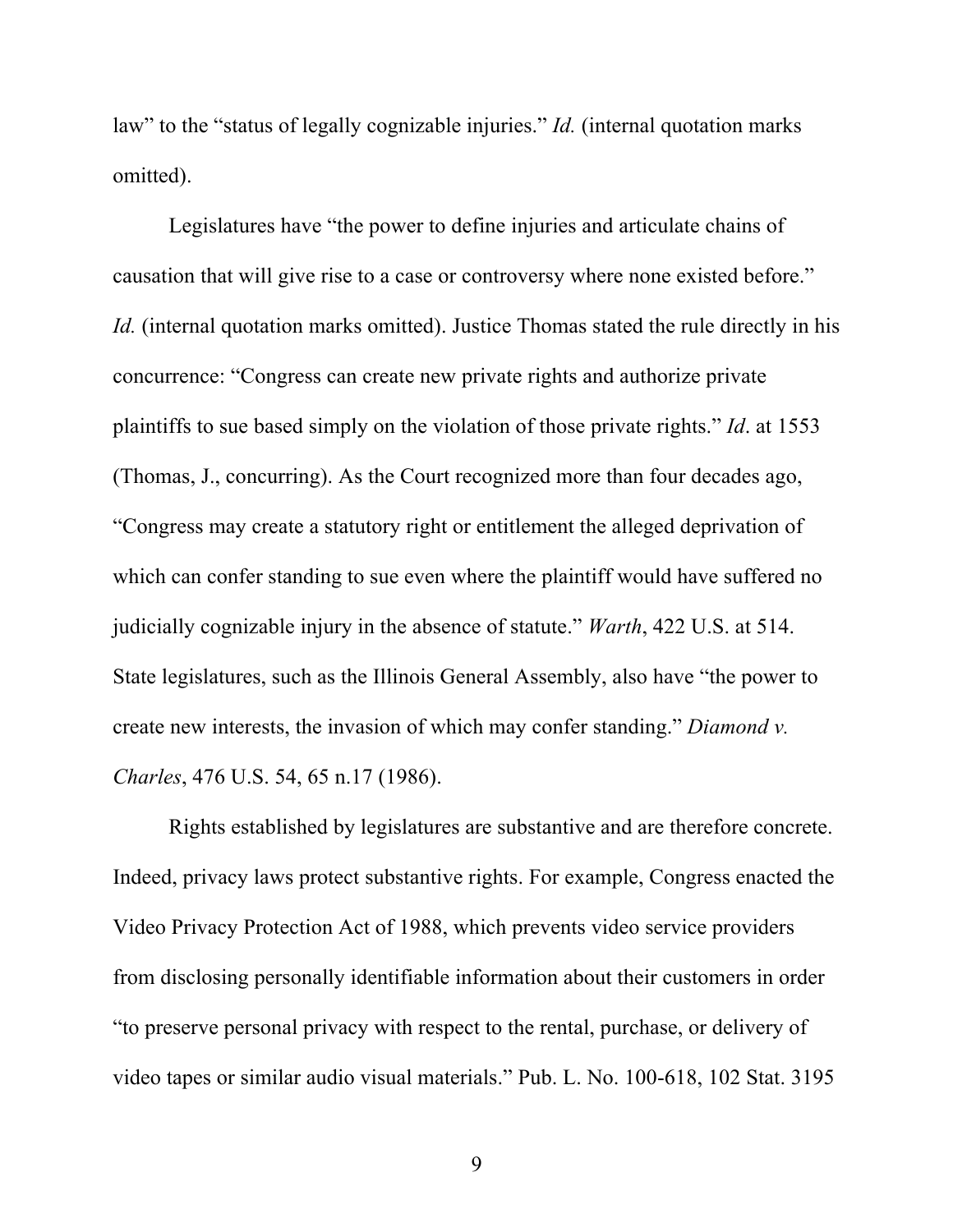(codified at 18 U.S.C. § 2710). Congress enacted the Telephone Consumer Protection Act of 1991 because banning nonconsensual "automated or prerecorded telephone calls" was the "only effective means of protecting telephone consumers" from the resulting "nuisance and privacy invasion." Pub. L. No. 102-243, § 2(12), 105 Stat. 2394, 2394–95 (codified at 47 U.S.C. § 227). Federal and state privacy statutes are based on an interconnecting framework of rights and responsibilities known as the Fair Information Practices and provide substantive protections against the misuse of personal data. *See* Anita L. Allen & Marc Rotenberg, *Privacy Law and Society* 760–64 (2016).

Substantive law "creates, defines, and regulates the rights, duties, and powers of parties," while procedural law is "rules that prescribe the steps for having a right or duty judicially enforced." *Substantive Law*, Black's Law Dictionary; *Procedural Law*, Black's Law Dictionary. In other words, "substantive law defines the remedy and the right, while the law of procedure defines the modes and conditions of the application of the one to the other." John Salmond, *Jurisprudence* 476 (Glanville L. Williams ed., 10th ed. 1947); *see Shady Grove Orthopedic Assoc.'s, P.A. v. Allstate Ins. Co.*, 559 U.S. 393, 407 (2010) (stating that procedural rights govern "only the manners and the means by which the litigants' rights are enforced").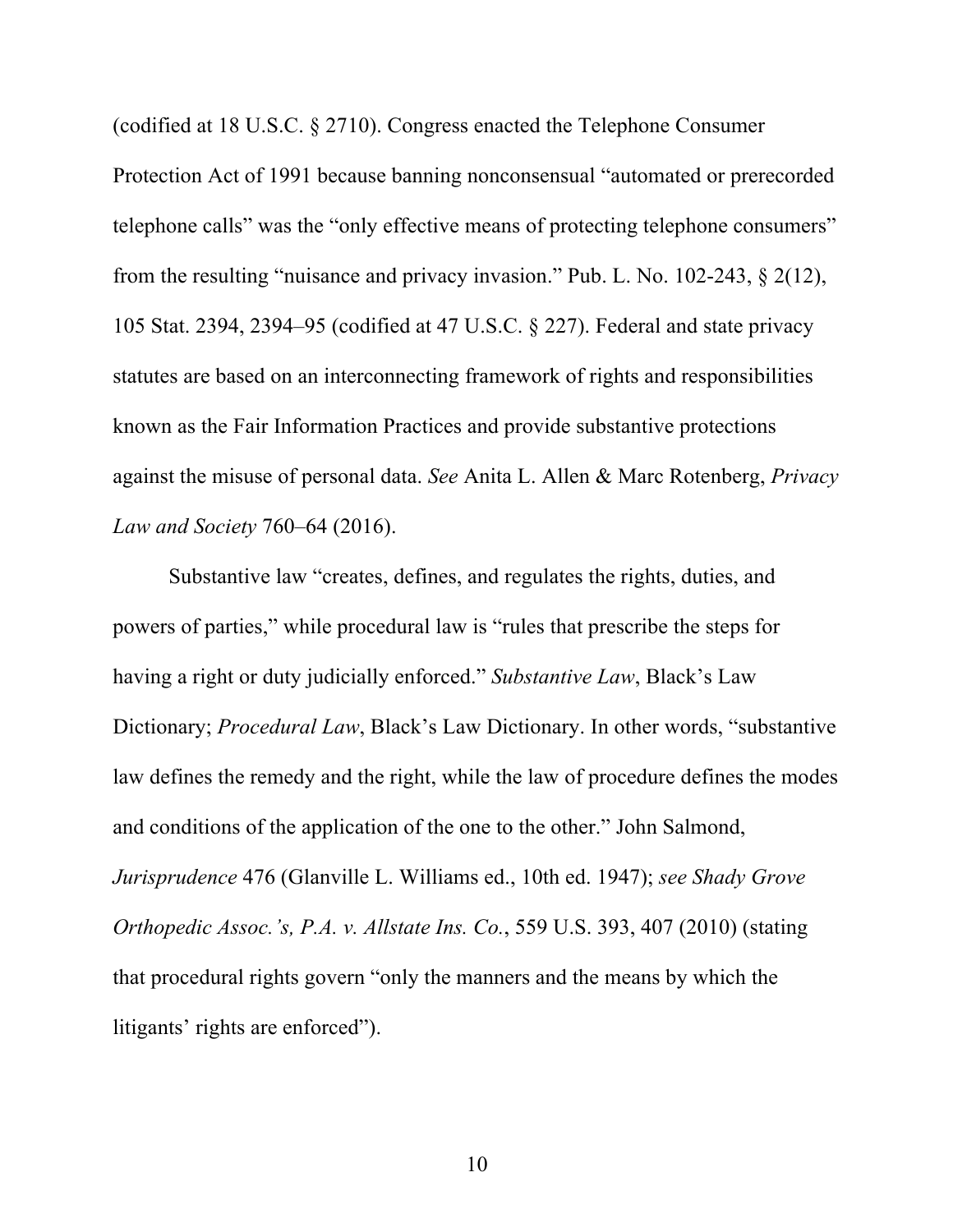But the Supreme Court in *Spokeo I* made clear that a violation of procedural

rights also creates legal standing. Writing for the Court, Justice Alito said:

Just as the common law permitted suit in such instances, the violation of a procedural right granted by statute can be sufficient in some circumstances to constitute injury in fact. In other words, a plaintiff in such a case need not allege any *additional* harm beyond the one Congress has identified. *See Federal Election Comm'n* v. *Akins*, 524 U.S. 11, 20–25 (1998) (confirming that a group of voters' "inability to obtain information" that Congress had decided to make public is a sufficient injury in fact to satisfy Article III); *Public Citizen* v. *Department of Justice*, 491 U. S. 440, 449 (1989) (holding that two advocacy organizations' failure to obtain information subject to disclosure under the Federal Advisory Committee Act "constitutes a sufficiently distinct injury to provide standing to sue").

*Spokeo I*, 136 S. Ct. at 1549 (emphasis in original).

The Court explained that only a "bare procedural violation, divorced from any concrete harm" fails to confer standing. *Spokeo I*, 136 S. Ct. at 1549. Courts should not presume to second-guess complex laws which establish a legally protected interest. Legislators have likely undertaken extensive fact finding prior to the enactment of a public law, and the provisions of that law, when read together, may confer greater significance than when read in isolation. *See Lujan*, 504 U.S. at 580 (Kennedy, J., concurring in part and concurring in judgment) ("As Government programs and policies become more complex and far reaching, we must be sensitive to the articulation of new rights of action.").

Even in *Spokeo I*, the Court was careful in its discussion of what may constitute a "bare procedural violation." *Spokeo I*, 136 S. Ct. at 1550. In discussing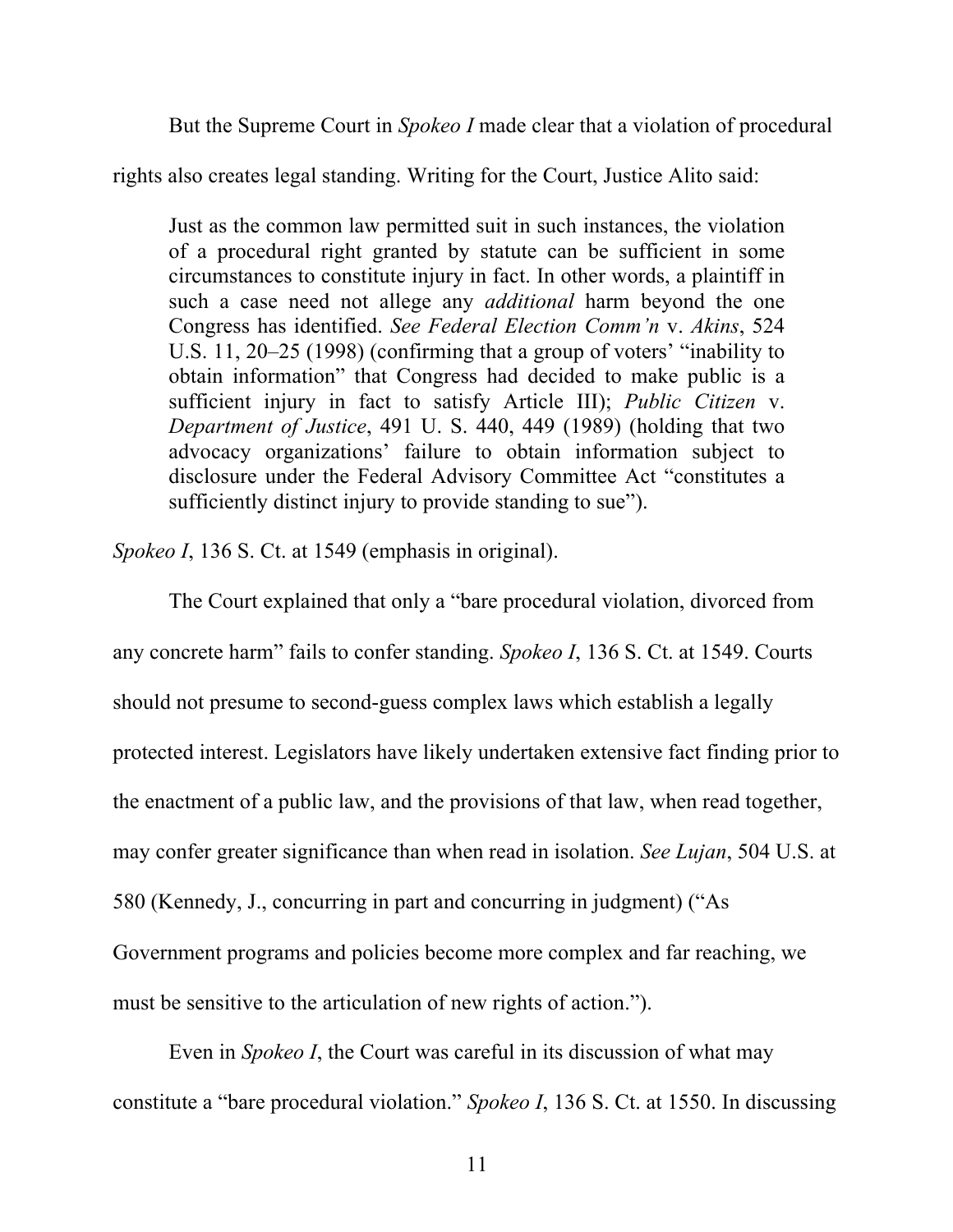whether there was any violation of the Fair Credit Reporting Act that might not result in a concrete injury, the Court noted that ''[i]t is difficult to imagine how the dissemination of an incorrect zip code, without more, could work any concrete harm." *Id.* at 1550. The Court was correct to add the qualifier "without more." A zip code is routinely used to establish identity, confirm a credit card payment, withdraw money from an ATM machine, and create profiles with legal consequences. *See, e.g.*, Shaunacy Ferro, *What Your Zip Code Says About You*, Fast Company Co. Design (Oct. 24, 2014); <sup>6</sup> Adam Tanner, *Never Give Stores Your ZIP Code. Here's Why*, Forbes (June 19, 2013). <sup>7</sup> Zip codes can also act as proxies for race, wealth, and consumer habits that can affect whether an individual is granted a loan or called in for an interview for a job. Cathy O'Neill, *Weapons of Math Destruction: How Big Data Increases Inequality and Threatens Democracy* 146 (2016). The Court in *Spokeo I* added in a footnote: "We express no view about any other types of false information that may merit similar treatment. We leave that issue for the Ninth Circuit to consider on remand." *Spokeo I*, 136 S. Ct. at 1550 n.8. The caution is well advised. In laws that seek to protect the collection and use of personal data, false and aggregable information about the individual may produce concrete harms.

 $6$  http://www.fastcodesign.com/3037550/infographic-of-the-day/what-your-zipcode-says-about-you. <sup>7</sup> http://www.forbes.com/sites/adamtanner/2013/06/19/theres-a-billion-reasons-not-

to-give-stores-your-zip-code-ever/#3cfe08514e33.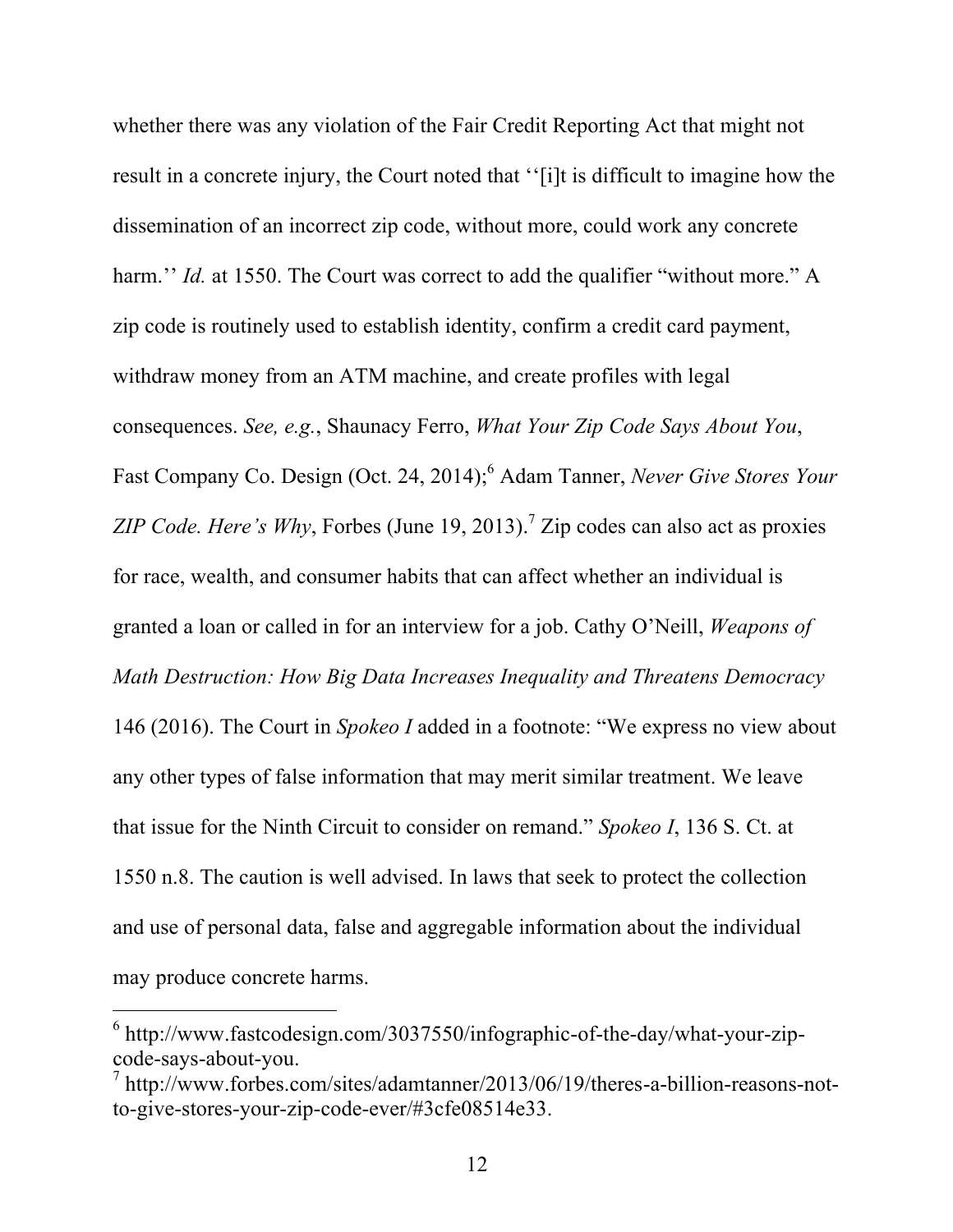On remand, this Court found that, to determine whether a concrete harm follows from a violation of a statutory right, a court must determine "(1) whether the statutory provisions at issue were established to protect his concrete interests (as opposed to purely procedural rights), and if so, (2) whether the specific procedural violations alleged in this case actually harm, or present a material risk of harm to, such interests." *Spokeo II*, 867 F.3d at 1113. This Court found that the inaccuracies in Robins' credit report—age, marital status, educational background, and employment history—were not "meaningless inaccurac[ies]" but rather "the type that may be important to employers or others making use of a consumer report," and thus the type of information the accuracy of which "seems directly and substantially related to FCRA's goals." This Court did not need to inquire further as to whether there was a consequential harm in addition to the legal injury.

### **II. Unlawful collection of an individual's biometric information in violation of the Illinois BIPA is an invasion of a legal right sufficient to establish a concrete injury under Article III.**

This Court in *Eichenberger* recognized a concrete privacy interest in "consumers retain[ing] control over their personal information." *Eichenberger*, 876 F.3d at 983. In enacting BIPA, the Illinois General Assembly recognized that the public is wary not only of the possible disclosure of their biometric data to unauthorized users, but also of the simple *collection* of that data. It is the unlawful collection of biometric data that seizes control of that unique, personal information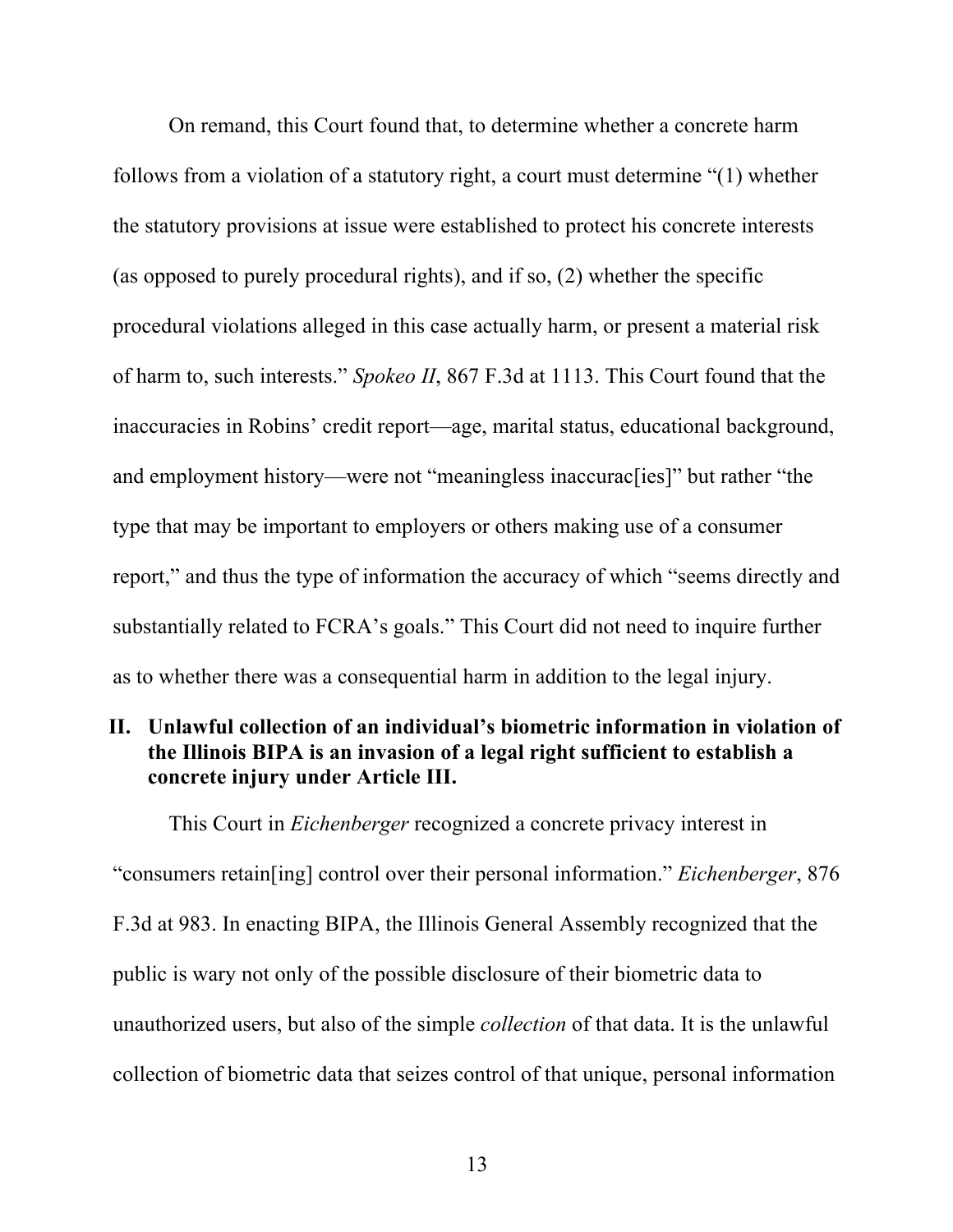from the consumer. Personal data, particularly biometric data, has proven to be an attractive target for identity thieves and foreign adversaries. For example, in the 2015 breach of records at the Office of Personnel Management, more than five million digitized fingerprint files were stolen.

The legislature thus sought to ensure that customers retained control of their biometric data by establishing a prohibition against collection of that data absent knowing consent. BIPA is not alone in recognizing unauthorized collection of data as a concrete injury; other privacy statutes, as well as common law privacy torts and other common law claims, protect similar interests and do not require a showing of consequential harm to establish standing.

### **A. The Illinois General Assembly created a clear prohibition against unlawful collection of customers' biometric data to protect customers' concrete interest in controlling who has access to their biometric identifiers.**

In enacting BIPA, the Illinois General Assembly was not only concerned with disclosure of biometric data, but also with protecting consumers' control of that data. BIPA was passed after a controversy spurred by the bankruptcy of a fingerprint scanning company, Pay By Touch. *See* Illinois House Transcript, 2008 Reg. Sess. No. 276 (statement of Illinois state Rep. Kathy Ryg). In her floor statement on the bill, BIPA's sponsor specifically referenced the questions raised by the Pay By Touch bankruptcy, noting that residents were "wondering what will become of their biometric and financial data," *i.e.*, whether the data would be sold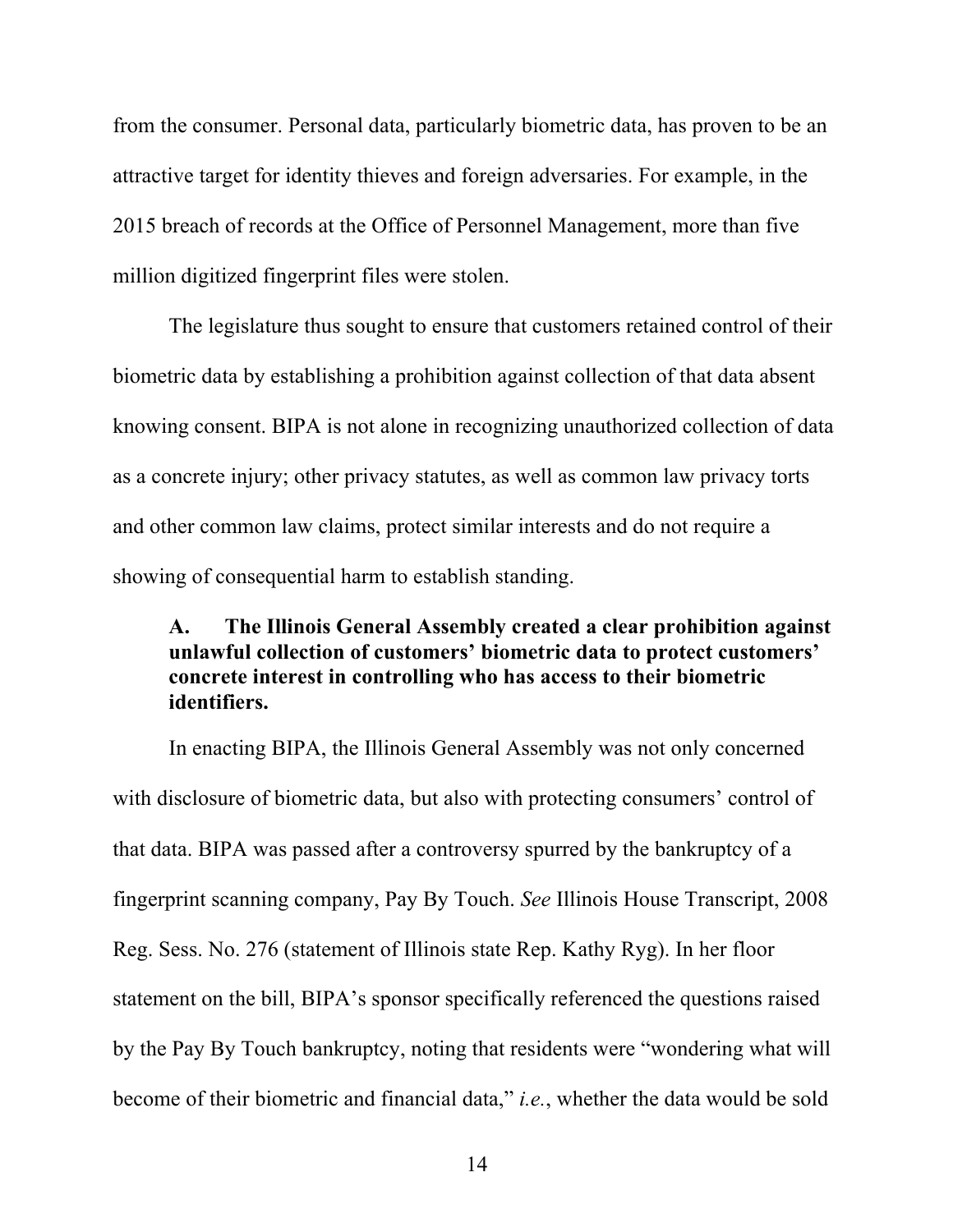like the company's other assets, who would obtain it, and what they would do with it. *Id.* The language, structure, and purpose of BIPA reflect this concern, creating a clear prohibition against the collection of consumers' biometric information absent knowledge and consent. The Act thus protects consumers' concrete interest in controlling access to their biometric identifiers.

Specifically, BIPA prohibits collection of biometric information absent (1) notification in writing to the data subject of the collection, (2) notification in writing detailing both the "specific purpose" and "length of term" for which the data will be "collected, stored, and used," and (3) a "written release" from the data subject. BIPA 14/15*.* In enacting BIPA, the Illinois legislature recognized that use of biometrics in commerce creates unique risks:

Biometrics are unlike other unique identifiers that are used to access finances or other sensitive information. For example, social security numbers, when compromised, can be changed. Biometrics, however, are biologically unique to the individual; therefore, once compromised, the individual has no recourse, is at heightened risk for identity theft, and is likely to withdraw from biometric-facilitated transactions.

BIPA 14/5(c). Reflecting widespread public concern at the time of enactment, the legislature found that "[a]n overwhelming majority of members of the public are wary of the use of biometrics when such information is tied to finances and other personal information" and are "deterred from partaking in biometric identifier-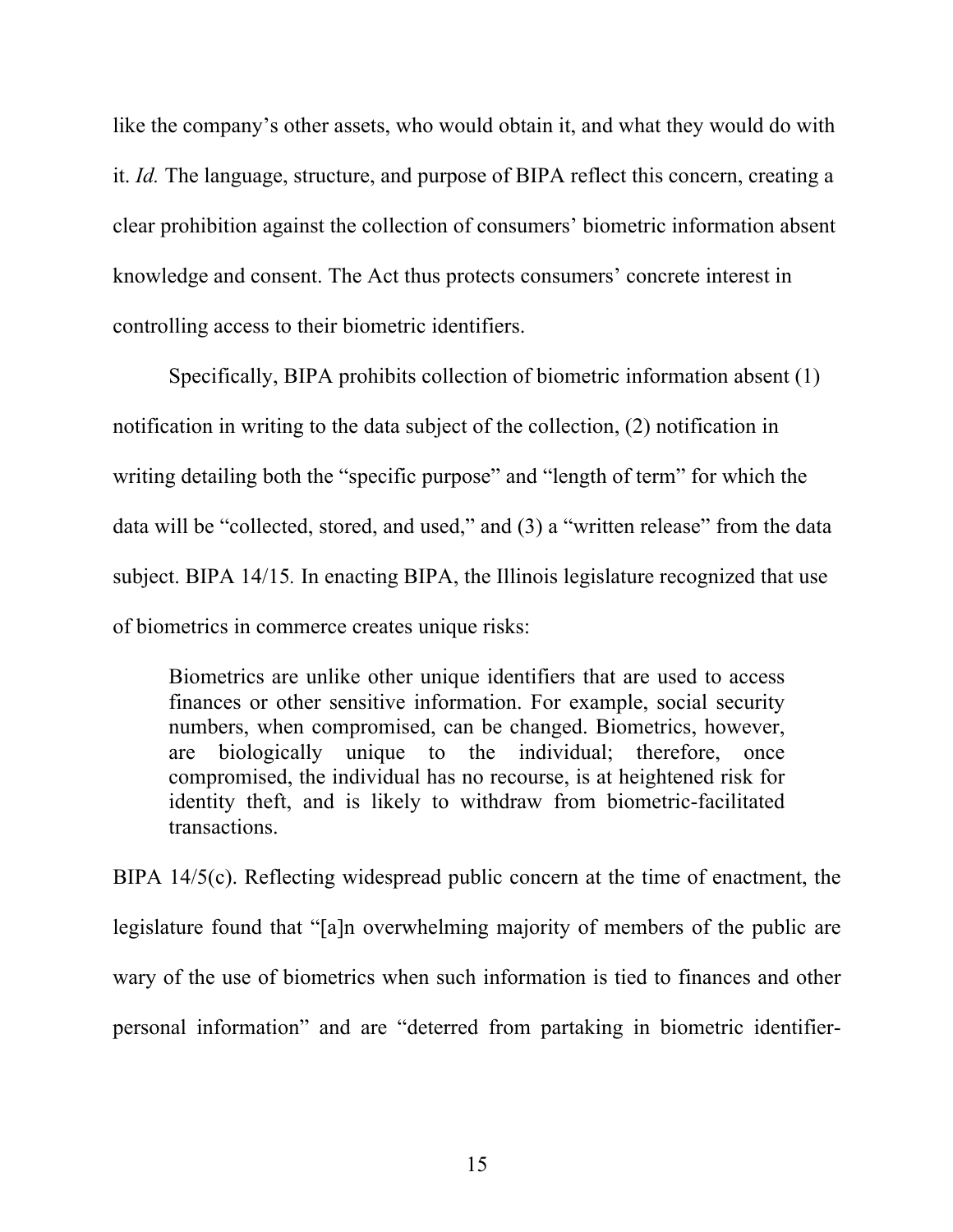facilitated transactions." BIPA 14/5(d), (e). The legislature made clear that the act of collection was explicitly regulated:

The public welfare, security, and safety will be served by regulating the *collection*, use, safeguarding, handling, storage, retention, and destruction of biometric identifiers and information.

BIPA 14/5(g).

BIPA also contains a liability provision that provides "any person aggrieved by a violation" of the Act with "a right of action" under Illinois state law. BIPA 14/20. Courts have held that other privacy laws with liability provisions similar to BIPA authorize broad liability for violations. The Video Privacy Protection Act, which prohibits the unauthorized disclosure of personally identifiable information of video rental customers, has a right of action provision that is nearly identical to the private right of action provision in BIPA. 18 U.S.C.  $\S 2710(c)(1)$ . The VPPA provides that "[a]ny person aggrieved by any act of a person in violation of this section may bring a civil action in United States district court." Courts have found this provision empowers any individual to bring suit against a company that violated their rights under the VPPA. *See Perry v. CNN*, 854 F.3d 1336 (11th Cir. 2017); *Sterk v. Redbox Automated Retail, LLC*, 770 F.3d 618, 623 (7th Cir. 2014). The Supreme Court has held that "[h]istory associates the word 'aggrieved' with a congressional intent to cast the standing net broadly." *FEC v. Akins*, 524 U.S. 11, 19 (1998) (interpreting a provision in the Federal Election Campaign Act similar to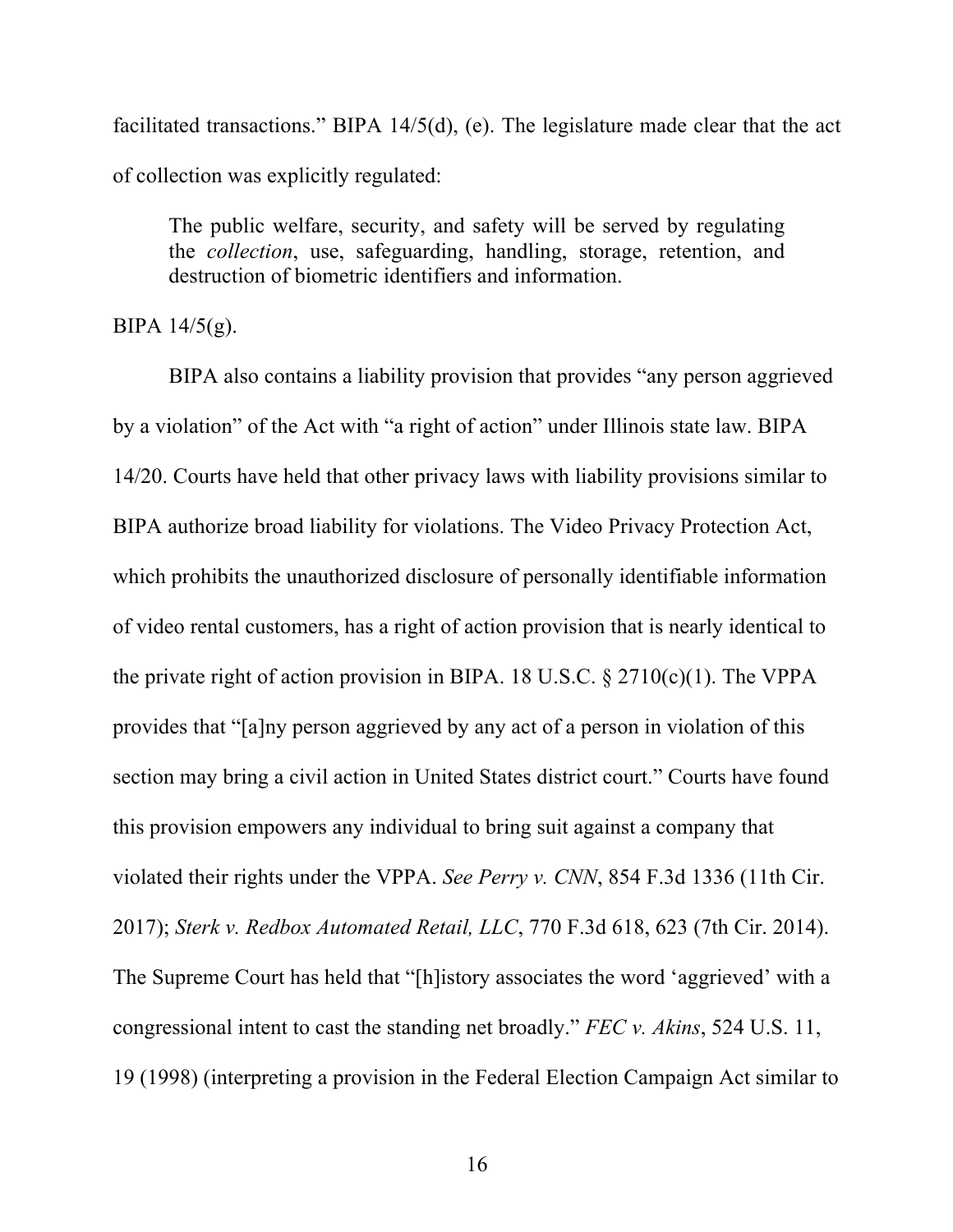the section at issue in BIPA). This Court recently rejected a defendant's argument that the "aggrieved" provision in the VPPA "requires a showing of additional harm," citing the Supreme Court's broad reading of that term in *Akins*. *Eichenberger*, 876 F.3d at 983.

The legislators who enacted BIPA included in the liability provision the same broad language seen in other privacy statutes. Had the Illinois legislature intended to limit the availability of civil liability to a narrower subset of plaintiffs, it would have included limiting language in the statute. For example, the Illinois Consumer Fraud and Deceptive Business Practices Act, which prohibits a company from collecting a consumer's social security number over an unsecure Internet connection, 815 Ill. Comp. Stat. 505/2RR (2012), limits relief to those who have suffered "actual damages." *See Morris v. Harvey Cycle & Camper, Inc.*, 911 N.E.2d 1049, 1054 (Ill. App. Ct. 2009).

The Illinois Supreme Court has yet to decide *Rosenbach v. Six Flags*, in which the court is expected to decide the meaning of the term "aggrieved" in BIPA. *Rosenbach v. Six Flags Entm't Corp.*, 2017 IL App (2d) 170317, *pet. granted,* 98 N.E.3d 36 (Ill. 2018). This Court is not bound by any of the Illinois intermediate courts' interpretations of the BIPA provision, *In re Kirkland*, 915 F.2d 1236, 1238 (9th Cir. 1990) ("When interpreting state law, a federal court is bound by the decision of the highest state court"), but it is bound by the Illinois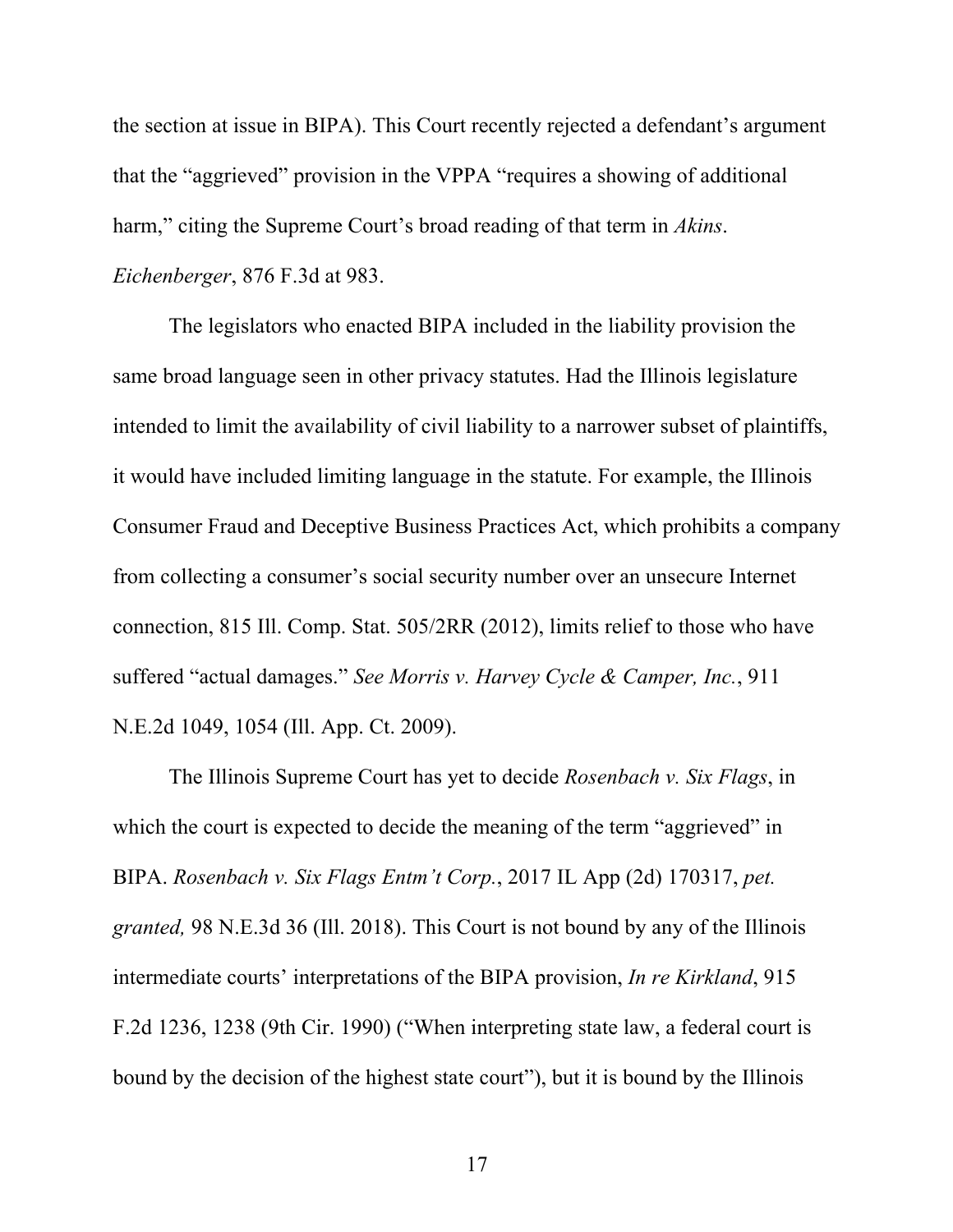Supreme Court's broad interpretation of "aggrieved" in another statutory context. *Am. Sur. Co. v. Jones*, 384 Ill. 222, 229-30 (1943) (citing *Glos v. People*, 259 Ill. 332 (1913)) ("A person is prejudiced or aggrieved, in the legal sense, when a legal right in invaded by the act complained of or his pecuniary interest is directly affected by the decree or judgment.").

### **B. A company's collection of biometric data puts unique personal data at heightened risk of theft, unauthorized use, and unauthorized disclosure.**

The collection of biometric information presents profound risks to privacy, safety, and security. A report by the National Academy of Sciences on biometric identifiers emphasized in particular the risk of unregulated collection of biometric data, stating that "privacy protections required to facilitate data collection from and about biometric systems need to be clearly established." Nat'l Res. Council, Nat'l Academies, *Biometric Recognition* 136 (Joseph N. Pato & Lynette I. Millett eds. 2010).

But in many parts of the country, the call from the National Academies has gone unheeded. In 2015, a data breach at the United States Office of Personnel Management (OPM) exposed the personal identification information of 21.5 million federal employees, contractors, and job applicants. U.S. Off. of Personnel Mgmt., *Cybersecurity Incidents* (2018). <sup>8</sup> The records breached included over five

<sup>&</sup>lt;sup>8</sup> https://www.opm.gov/cybersecurity/cybersecurity-incidents.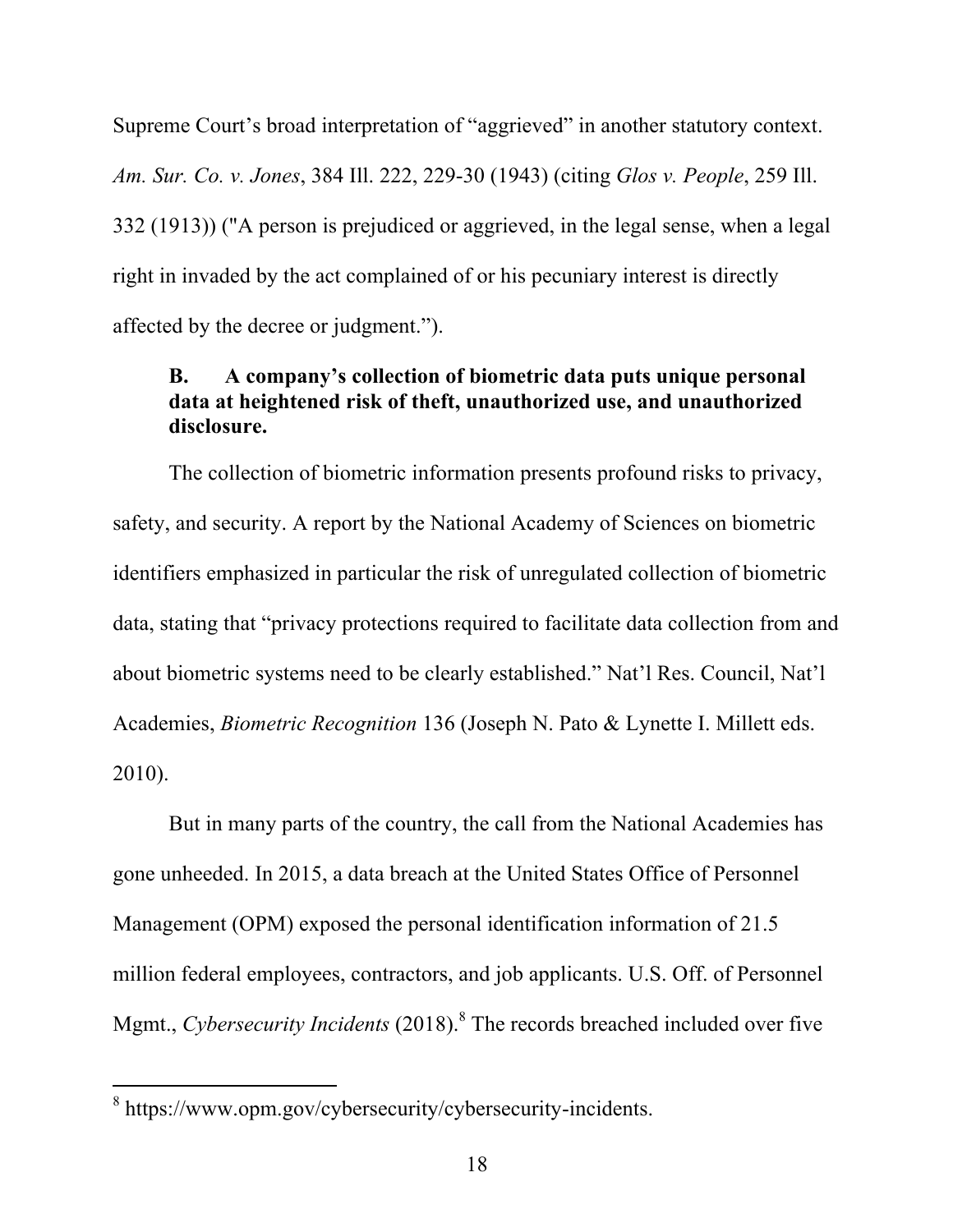million digitized fingerprints. *Id*. As a result of the breach, those whose data was stolen face a significantly increased risk of identity theft, financial fraud, and extortion. The Chairman of the House Committee on Oversight and Government Reform noted during his investigation that the OPM data breach may have been "the most devastating cyber attack in our Nation's history." *OPM: Data Breach: Hearing Before the H. Comm. on Oversight & Gov't Reform*, 114th Cong. (2015). 9

OPM conceded that the breach of fingerprint data was especially damaging. *See* Statement of Sam Schumach, Press Secretary, U.S. Off. of Personnel Mgmt., on Background Investigations Incident (Sept. 23, 2015).<sup>10</sup> In the immediate aftermath of the breach, OPM could not accurately estimate how many biometric identity records had been compromised. OPM's first estimate was that fingerprint data from "approximately 1.1 million" individuals had been breached, but the agency later discovered that estimate was woefully inadequate. *Id*. OPM's subsequent assessment found that approximately 5.6 million individuals' fingerprints were compromised. The agency acknowledged that the likelihood this data will be misused "could change over time as technology advances." *Id*. The OPM left unsaid the obvious point: the risk of misuse of fingerprint data will increase over time if fingerprints become a routine method of authentication.

 $9$  https://oversight.house.gov/wp-content/uploads/2015/06/2015-06-16-FC-OPM-Data-Breach.GO167000.pdf.

 $^{10}$  https://www.opm.gov/news/releases/2015/09/cyber-statement-923/.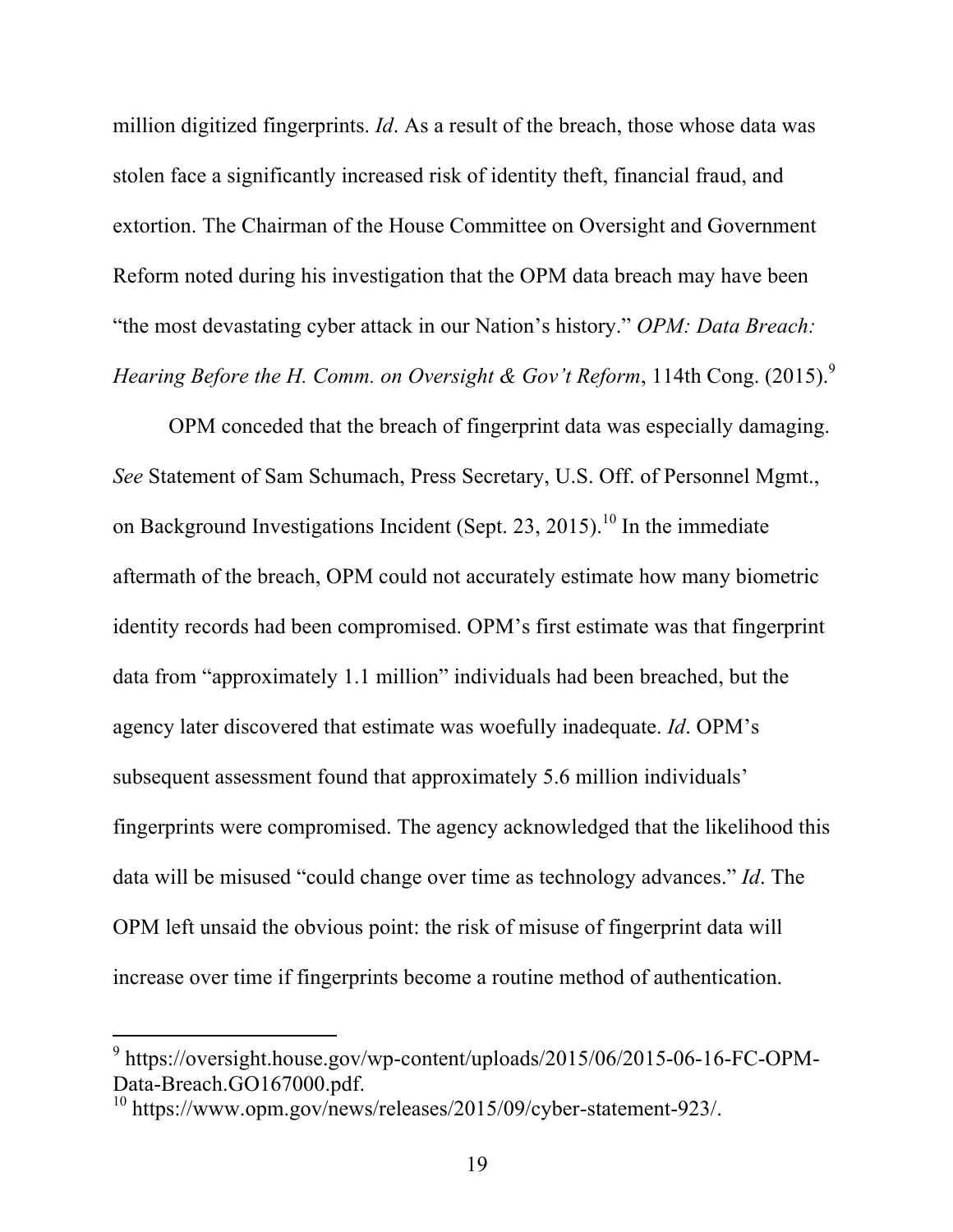The risks of improper collection of biometric data are not unique to the United States. Hackers and identity thieves have also targeted Aadhaar, the largest biometric database in the world. Vidhi Doshi, *A Security Breach in India Has Left a Billion People at Risk of Identity Theft*, Wash. Post (Jan.4, 2018). <sup>11</sup> The Aadhaar database contains the personal and biometric information—including fingerprints, iris scans, and a facial photograph—of over a billion Indian citizens. *About Aadhaar* (2018); <sup>12</sup> Unique Identification Authority of India, *Aadhaar* (June 30, 2018).<sup>13</sup> An Aadhaar breach has far-reaching implications: Aadhaar cards and related personal information are used by citizens in almost every aspect of daily life. Indians use Aadhaar when accessing publicly distributed food, in various employment and education programs, and for social security purposes. Unique Identification Authority of India, *Use of Aadhaar* (2018). <sup>14</sup> In 2018, an Indian newspaper reported that the information housed in the Aadhaar database was available for purchase for less than \$8 and in as little as ten minutes. Rachna Khaira, *Rs 500, 10 Minutes, and You Have Access to Billion Aadhaar Details*, The

<sup>&</sup>lt;sup>11</sup> https://www.washingtonpost.com/news/worldviews/wp/2018/01/04/a-securitybreach-in-india-has-left-a-billion-people-at-risk-of-identity-theft.<br><sup>12</sup> https://uidai.gov.in/your-aadhaar/about-aadhaar.html.<br><sup>13</sup> https://uidai.gov.in/images/state-wise-aadhaar-saturation.pdf.<br><sup>14</sup> https://uidai.gov.in/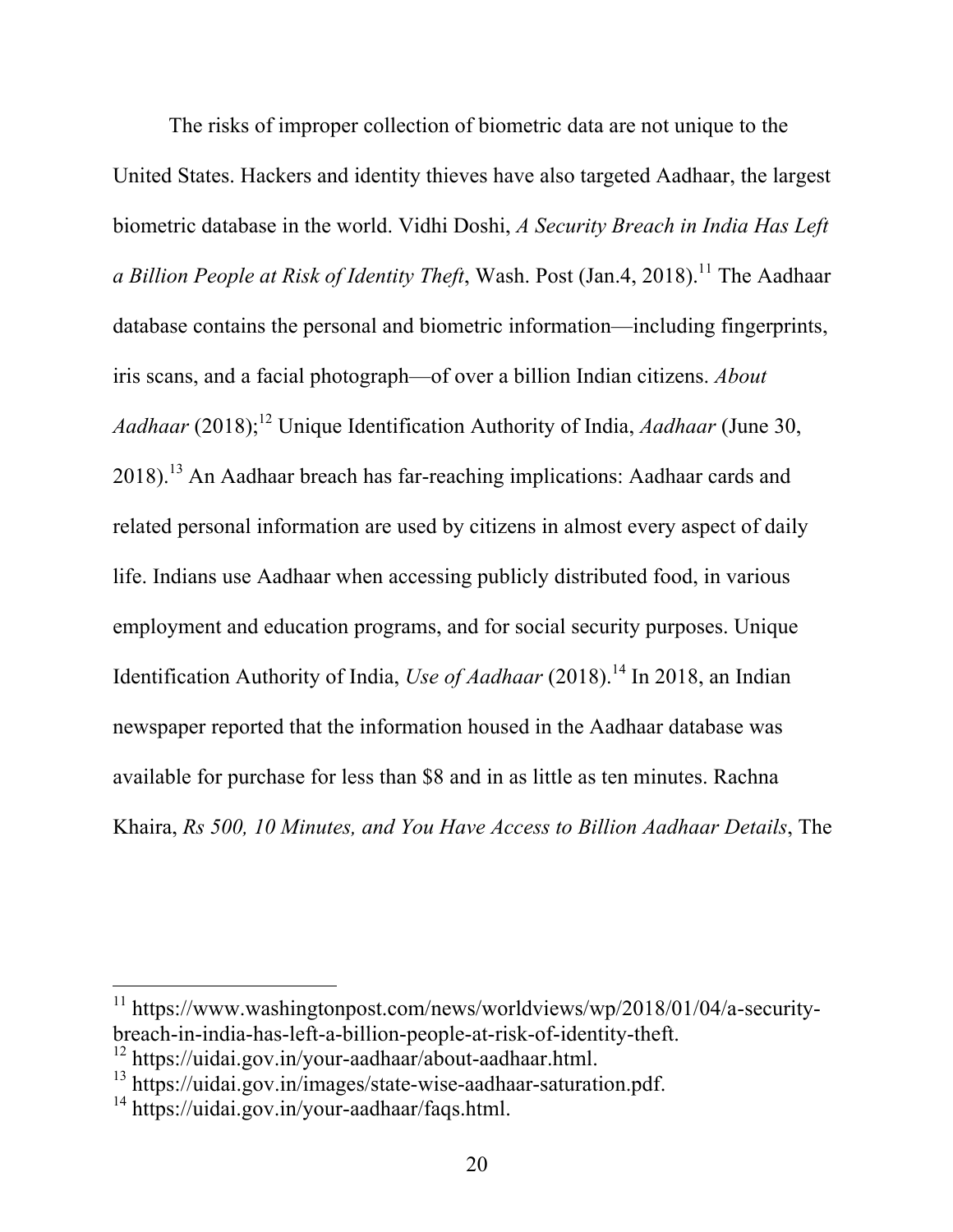Tribune (Jan. 4, 2018).<sup>15</sup> There was even an option for third parties to print an Aadhaar card for any enrolled individual. *Id.*

In 2006, hackers breached the Israel Welfare Ministry's Population Registry, exposing the personal and familial information of over nine million Israeli citizens. Tomer Zarchin, *Authorities Find Source That Leaked Every Israeli's Personal Information Online*, Haaretz (Oct. 24, 2011). <sup>16</sup> Soon after the breach, citizens' personal information was found for sale on criminal websites; this personal data included identification numbers and the identities of familial relations. *Id.* Israeli law enforcement attempted to find and delete online copies of the registry, but only six people were arrested. *Id.* The Israeli breach illustrates the ease with which sensitive information can be disseminated among malicious actors and the relative powerlessness of law enforcement in regaining control over it. At the same time that this breach was uncovered, government officials in Israel proposed creating a biometric database. *See Israel: Police Looking at Chareidim In Theft Of Population Database*, Yeshiva World (Oct. 24, 2011). <sup>17</sup> As opponents of the biometric database pointed out at that time, a breach of the biometric database would be "far more catastrophic" than the breach of the population registry. *Id.*

<sup>15</sup> http://www.tribuneindia.com/news/nation/rs-500-10-minutes-and-you-haveaccess-to-billion-aadhaar-details/523361.html.<br><sup>16</sup> https://www.haaretz.com/1.5203015.<br><sup>17</sup> https://www.theyeshivaworld.com/news/headlines-breaking-

stories/106550/israel-police-looking-at-chareidim-in-theft-of-populationdatabase.html.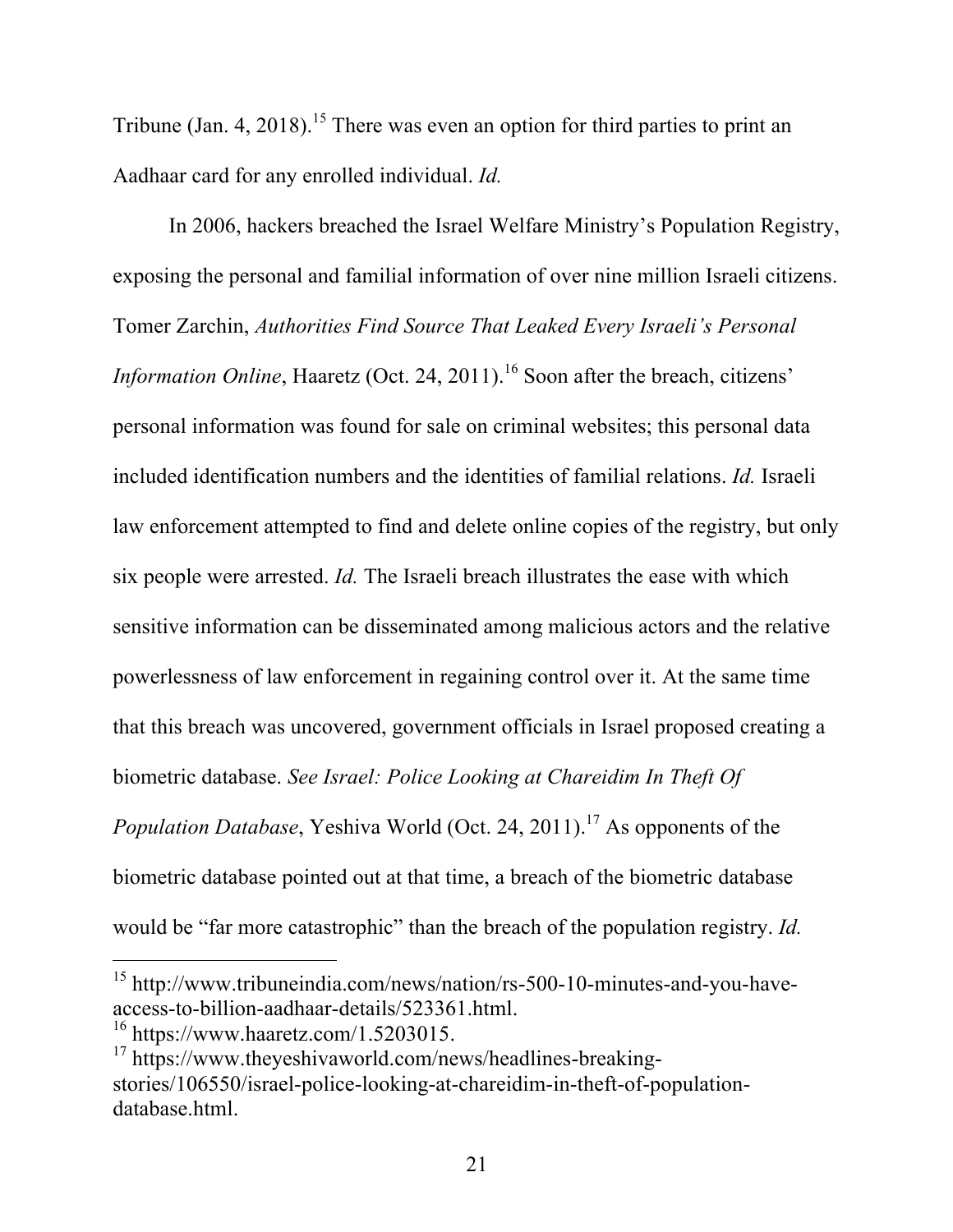Biometric information is at risk from the moment it is collected—not only from breach, but also from unauthorized use and sharing. Companies that collect consumers' sensitive data might sell that data like any other business asset. Facebook in particular has come under fire for its commodification of user data and its lax data sharing policies that allow third party apps to obtain and store user data without oversight or even Facebook's awareness. *See, e.g.,* Carole Cadwalladr & Emma Graham-Harrison, *Revealed: 50 million Facebook profiles harvested for Cambridge Analytica in major data breach*, The Guardian (Mar. 17, 2018). <sup>18</sup> Just last week, it was revealed that a bug had allowed third party apps to access the private photos of millions of Facebook users. Tony Romm, *Facebook says a new bug allowed apps to access private photos of up to 6.8 million users*, Wash. Post (Dec. 14, 2018).<sup>19</sup> Facebook staff have also discussed not notifying users of a new data collection practice that would be "a pretty high-risk thing to do from a PR perspective." Email from Michael LeBeau (Feb. 4, 2015) (discussing Facebook's plan to upload users' call and text logs from Android phones).<sup>20</sup>

Experts have noted that "strict liability creates an incentive for actors engaging in ultrahazardous activities to 'cut back on the scale of the activity . . . to

<sup>18</sup> https://www.theguardian.com/news/2018/mar/17/cambridge-analytica-facebookinfluence-us-election. <sup>19</sup> https://www.washingtonpost.com/technology/2018/12/14/facebook-says-new-

bug-allowed-apps-access-private-photos-up-million-users. <sup>20</sup> https://www.parliament.uk/documents/commons-committees/culture-media-and-

sport/Note-by-Chair-and-selected-documents-ordered-from-Six4Three.pdf.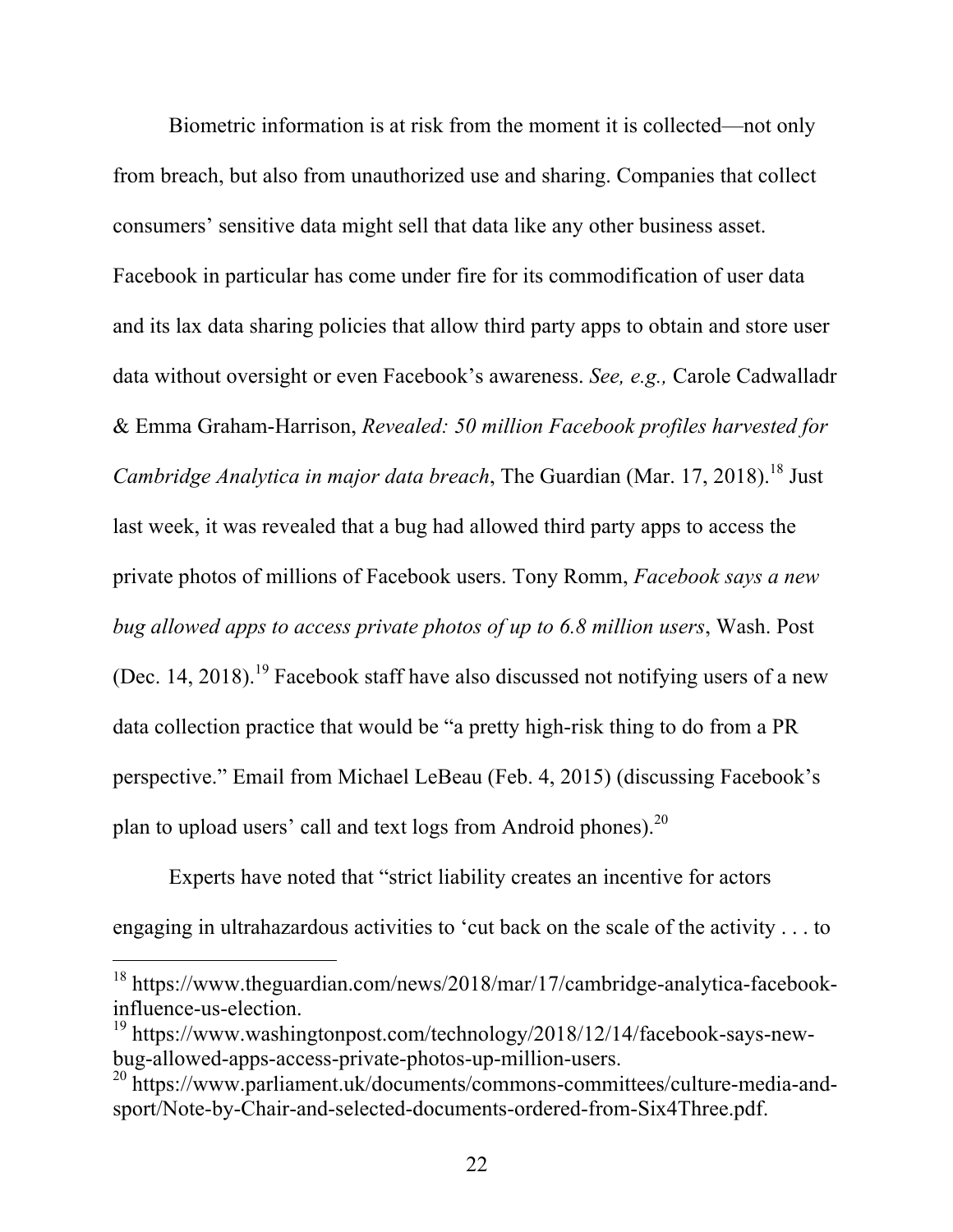slow its spread while more is learned about conducting it safely." Danielle Keats Citron, *Reservoirs of Danger: The Evolution of Public and Private Law at the Dawn of the Information Age*, 80 So. Cal. L. Rev. 241, 266 (2007). The consequences of breach and unauthorized access make clear that prohibitions on collecting biometric data without knowledge or consent—like those in BIPA must be strictly enforced.

#### **C. Unlawful collection of biometric data is a concrete privacy injury akin to injuries recognized at common law and in federal and state statutes.**

Federal and state privacy laws have long recognized concrete injuries that stem from unlawful collection of sensitive personal data. Privacy laws impose strict obligations on data collectors to ensure that consumers do not bear the costs associated with the misuse of their personal information. To ensure compliance with these restrictions, privacy laws typically impose liability on any business that violates its statutory obligations. BIPA follows this tradition. Like other privacy laws, BIPA does not require a consumer to prove special damages to state a claim. Such a requirement would frustrate the purposes of the Act and make companies less likely to protect the data they collect.

Privacy laws give individuals control over their personal information and seek to protect that information by imposing strict limits on collection, use, and disclosure. *See* U.S. Dep't of Health, Education and Welfare, *Records, Computers*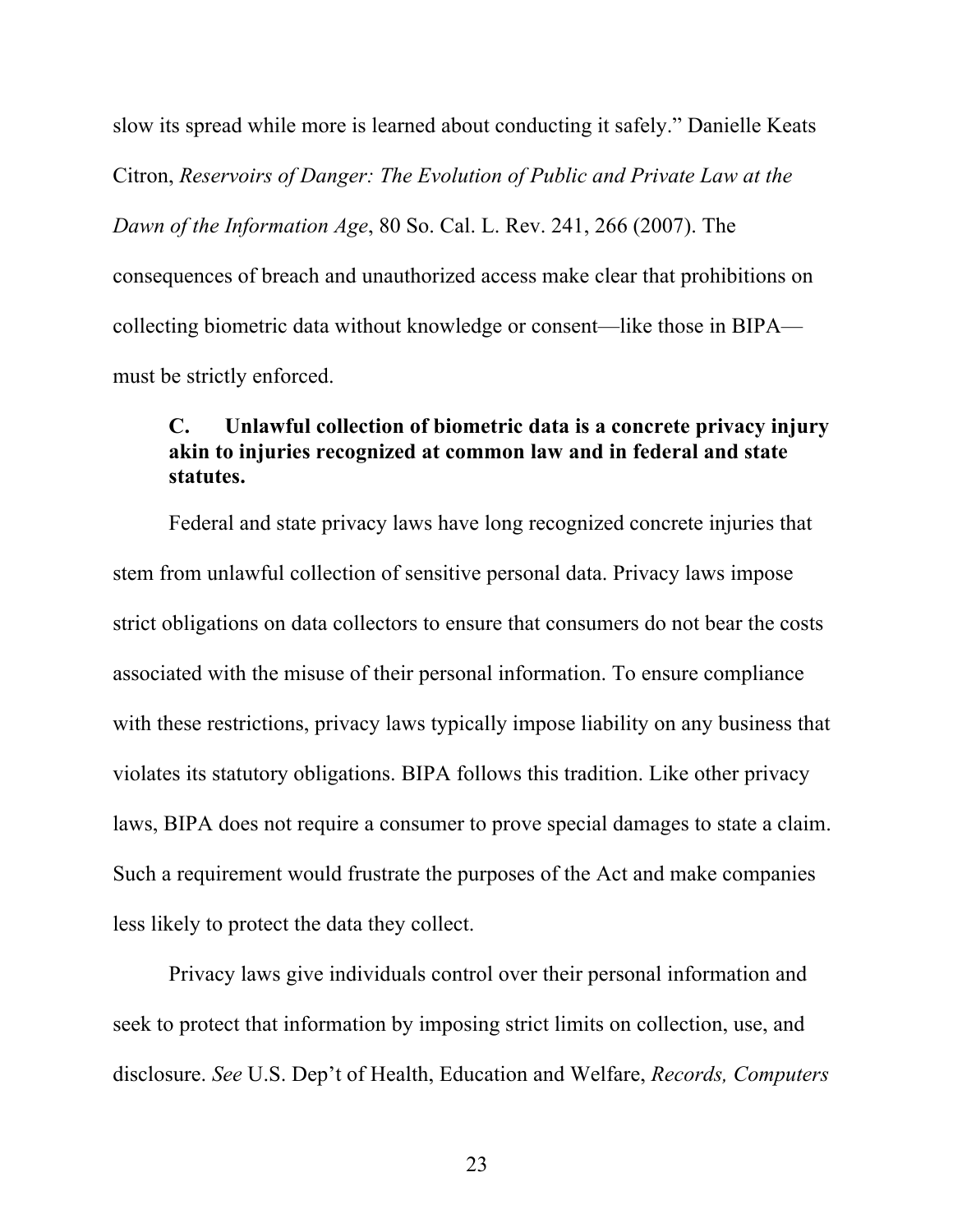*and the Rights of Citizens: Report of the Secretary's Advisory Committee on Automated Personal Data Systems* XX-XXIII, at 40-44 (1973). These laws are not only meant to protect against pecuniary harm, but also to "eliminate misunderstanding, mistrust, frustration, and seeming unfairness." *Id.* at 46. BIPA's prohibition on the collection of customers' biometric data absent certain safeguards serves a similar purpose because it ensures that consumers get to decide who has access to this unique personal information.

Consumers' right to control the flow of their biometric information also creates a prophylactic protection against data breaches, internal business misuse, unwanted secondary use, and government access. Modern privacy laws, including BIPA, address the most significant threat in the Information Age: "the release of sensitive personal information from computer databases into the hands of identity predators and corporate thieves." Citron, *supra*, at 243. Privacy laws incentivize businesses to limit collection of sensitive information and to therefore limit the risk of a breach. *See id*. at 283–87 (discussing the "efficient deterrence" theory of liability as applied to entities collecting sensitive information). The deterrence effect of a law like BIPA would be miniscule if private entities knew that they could only be held liable in the rare case where a victim could prove downstream harm.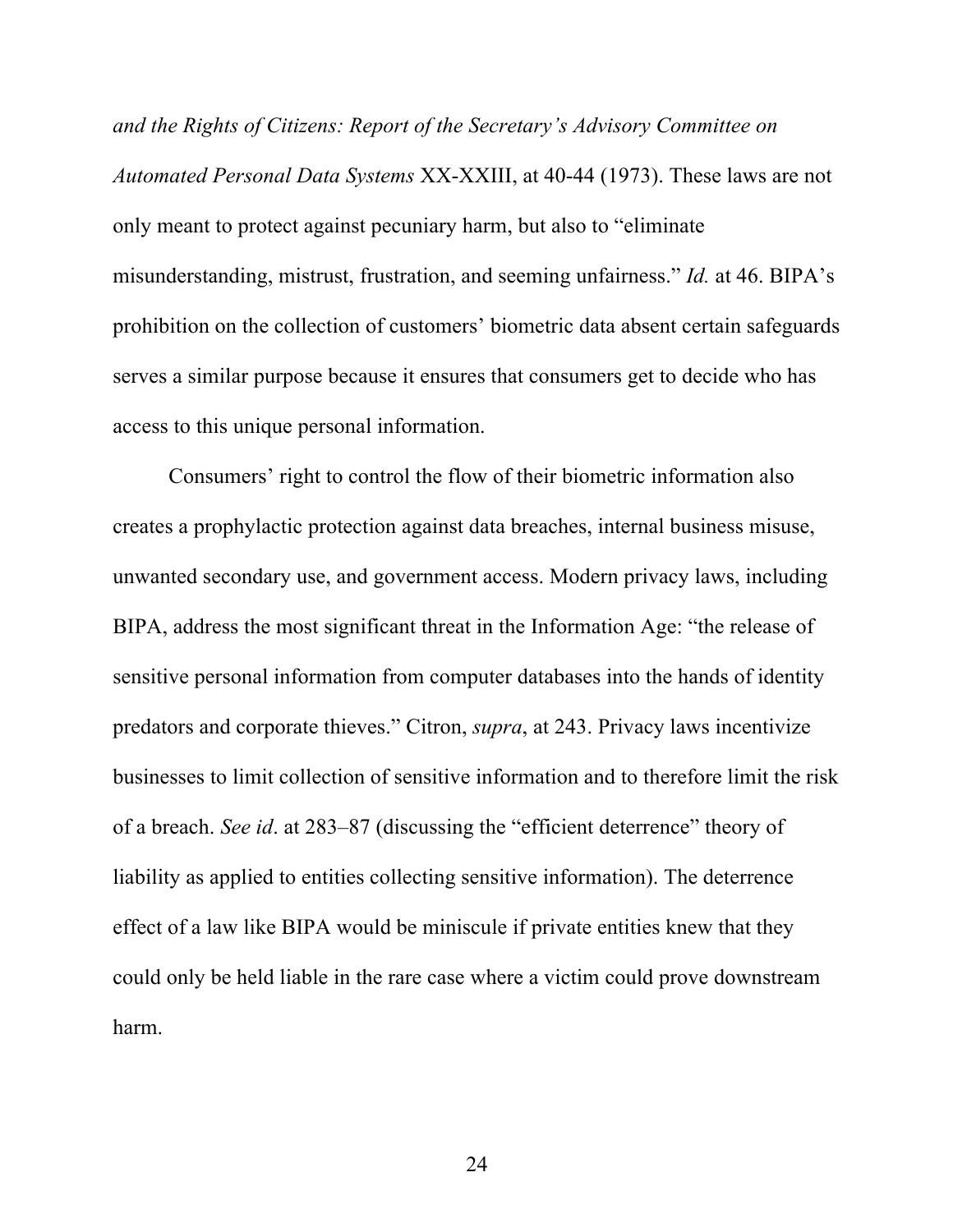Similar per se liability rules are already found in the fields of trespass law and automobile speed limit infractions. *See* Restatement (Second) of Torts § 163 (1965) ("One who intentionally enters land in the possession of another is subject to liability to the possessor for a trespass, although his presence on the land causes no harm to the land, its possessor, or to any thing or person in whose security the possessor has a legally protected interest."); *see also* Isaac Ehrlich & Richard A. Posner, *An Economic Analysis of Legal Rulemaking*, 3 J. Legal Stud. 257, 257 (1974) ("If we want to prevent driving at excessive speeds, one approach is to post specific speed limits and to declare it unlawful per se to exceed those limits.").

Privacy laws also limit collection of private communications and sensitive personal information because the unauthorized collection of such data, in and of itself, is a concrete privacy injury. For example, the federal Wiretap Act prohibits the interception of calls, e-mails, and other communications, 18 U.S.C. § 2511, and the Stored Communications Act ("SCA") prohibits unauthorized access to e-mail and other stored data, 18 U.S.C. § 2701. These laws, like BIPA, give a private right of action to any individual whose communications have been intercepted, *id*. § 2520(a), or who has been "aggrieved by any violation" of the SCA. *Id*. § 2707(a); *see also In re Pharmatrak, Inc.*, 329 F.3d 9, 12 (1st Cir. 2003). An entity can, for example, be held liable under those provisions for the unlawful collection of stored communications. *See Tucker v. Waddell*, 83 F.3d 688, 693 (4th Cir. 1996).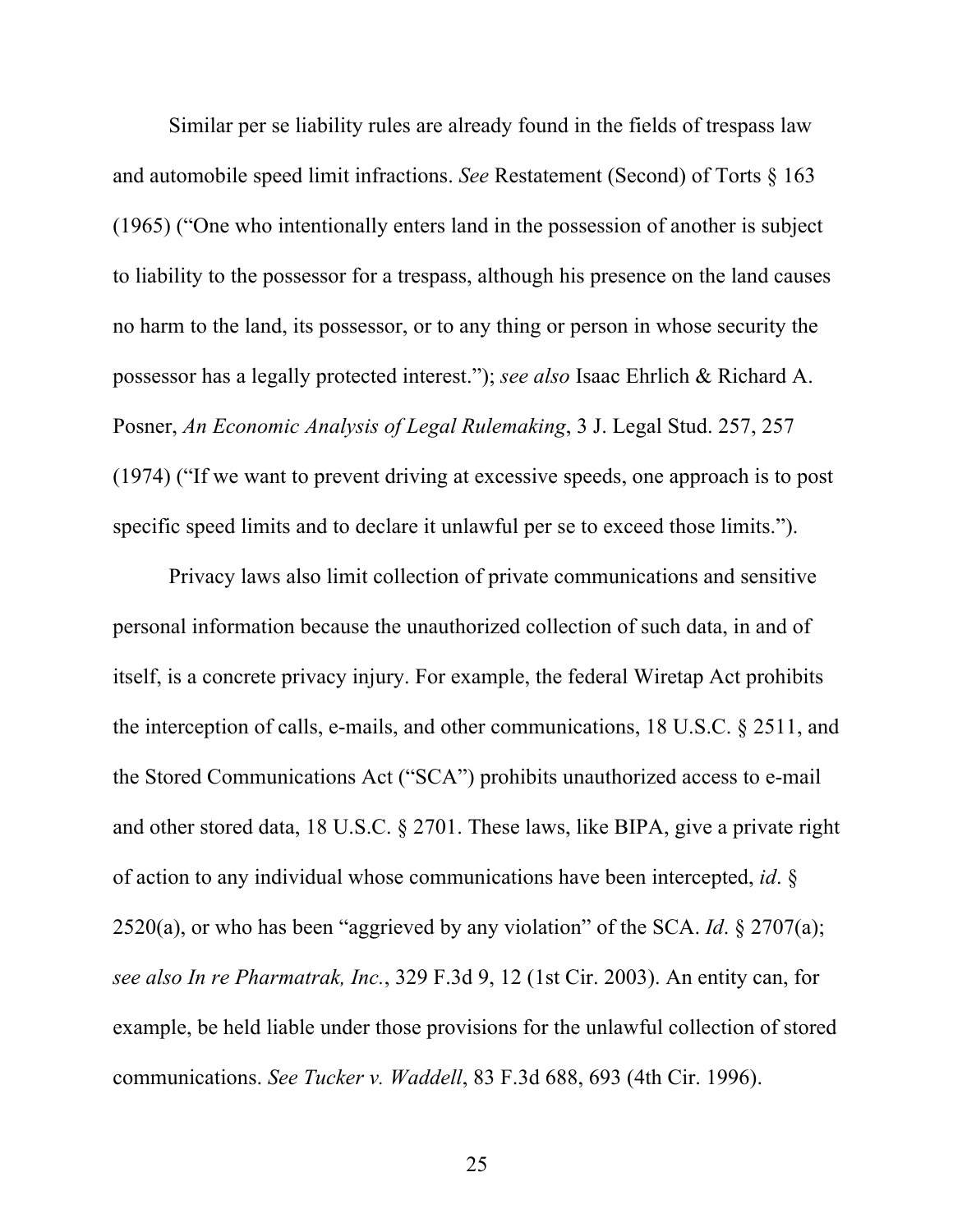Corresponding state wiretap laws similarly define "aggrieved person" as anyone whose communications were intercepted—or collected—requiring no further showing of harm. *See, e.g.*, 18 Pa. Cons. Stat. § 5702 (2017) (defining "aggrieved person" as "a person who was a party to any intercepted wire, electronic or oral communication or a person against whom the interception was directed"); 11 Del. C. Ann. § 2401(1) (same); S.C. R. Crim. P. § 17-30-15 (same).

The common law privacy tort of intrusion upon seclusion also prohibits the unauthorized collection of sensitive personal information. *See Lawlor v. N. Am. Corp. of Ill.*, 983 N.E.2d 414, 425 (Ill. 2012); Restatement (Second) of Torts § 652B cmt. b, at 378–79 (1977) ("The intrusion itself makes the defendant subject to liability, even though there is no publication or other use of any kind of the . . . information outlined.") Similarly, in the Fourth Amendment context, courts have found that the mere unauthorized collection of metadata, by itself, creates a concrete privacy injury. *See Clapper*, 785 F.3d at 801 (finding standing because "appellants challenge the telephone metadata program as a whole, alleging injury from the very collection of their telephone metadata").

This Court should hold that the unauthorized collection of biometric data in violation of BIPA is a concrete injury that establishes standing under Article III. In *Lujan*, Justice Kennedy warned the courts not to second-guess legislators in areas of increasing complexity. "As Government programs and policies become more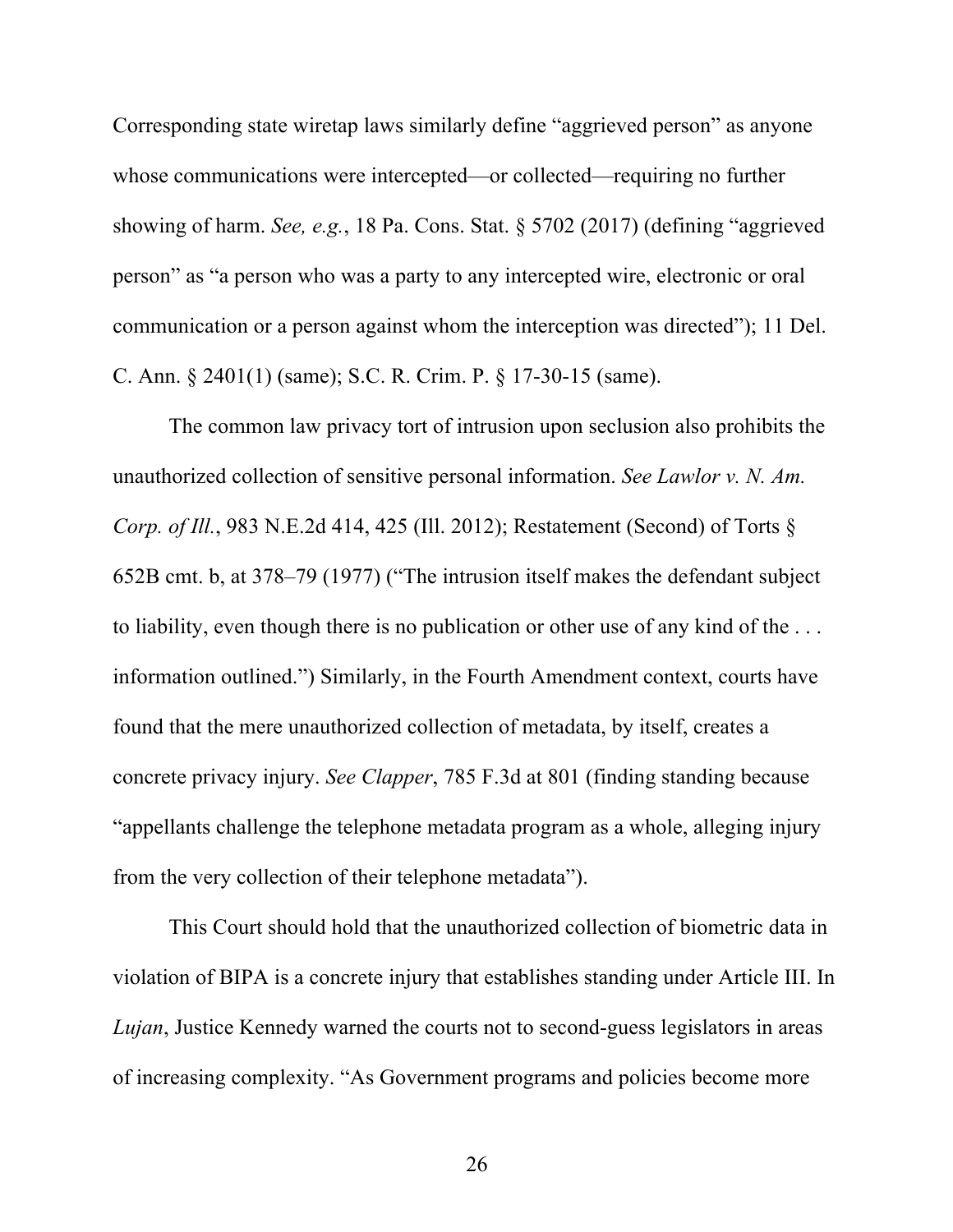complex and far-reaching, we must be sensitive to the articulation of new rights of action that do not have clear analogs in our common-law tradition." *Lujan*, 504 U.S. at 580 (Kennedy, J., concurring). Courts are not empowered to overrule legislative judgments as to which injuries should be legally protected simply because they are "out of harmony with a particular school of thought." *Williamson v. Lee Optical of Okla., Inc.*, 348 U.S. 483, 488 (1955). The Supreme Court has long rejected the view that the judiciary may "sit as super-legislature to judge the wisdom or desirability of legislative policy determinations[.]" *Metro. Life Ins. Co. v. Ward*, 470 U.S. 869, 901 (1985). If a court demands that a plaintiff prove harm in addition to the concrete injury that legislators have deemed actionable, it is impermissibly "substitut[ing] its own judgment for that of the legislature." *Whole Woman's Health v. Hellerstedt*, 136 S. Ct. 2292, 2310 (2016).

#### **CONCLUSION**

Amicus respectfully requests this Court to affirm the lower court's finding that Plaintiffs have standing to sue for violations of BIPA under Article III.

Respectfully submitted,

*/s/ Marc Rotenberg*\_\_\_\_\_\_\_\_\_\_ Marc Rotenberg *Counsel of Record* Alan Butler John Davisson Electronic Privacy Information Center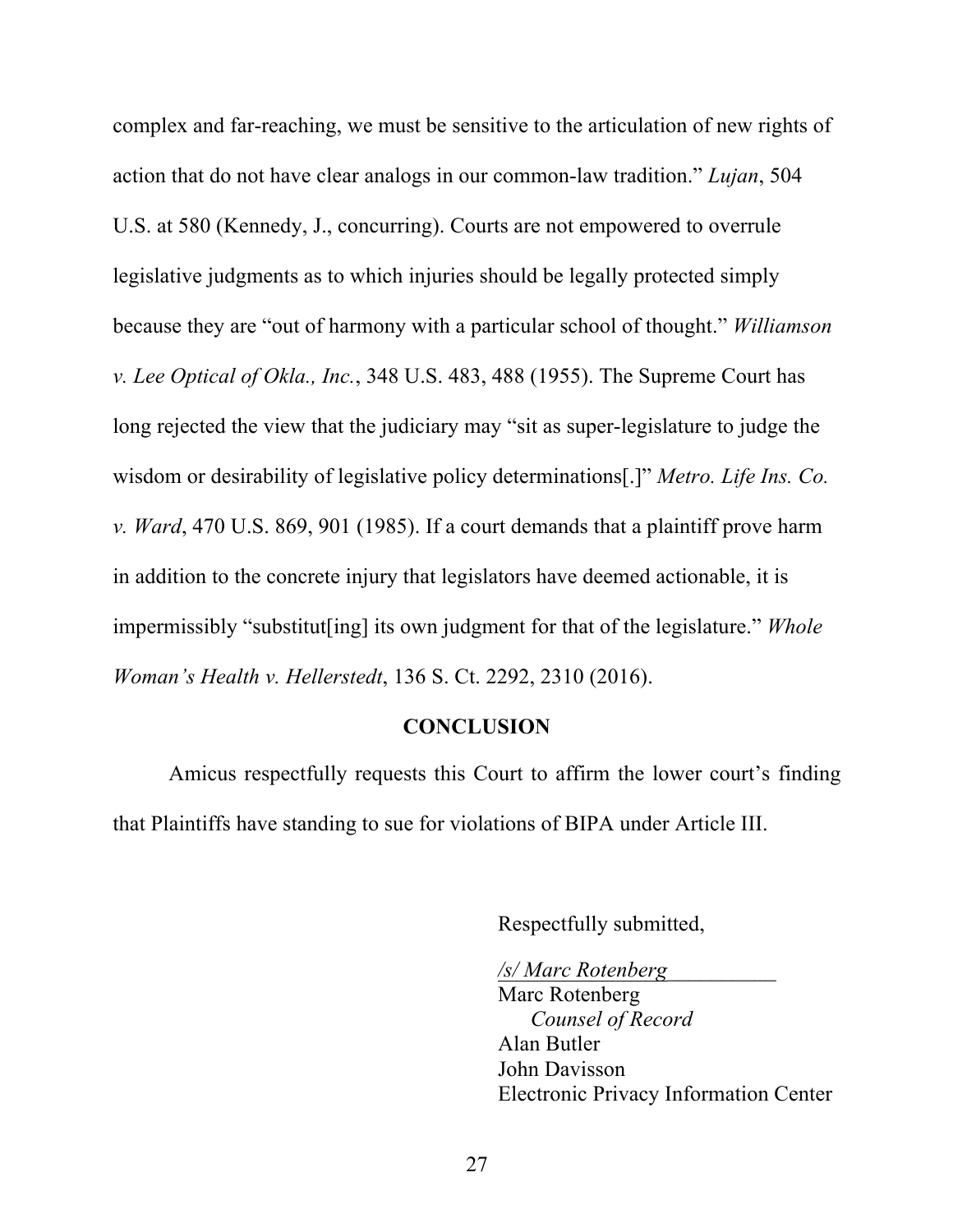1718 Connecticut Ave. NW, Suite 200 Washington, DC 20009 (202) 483-1140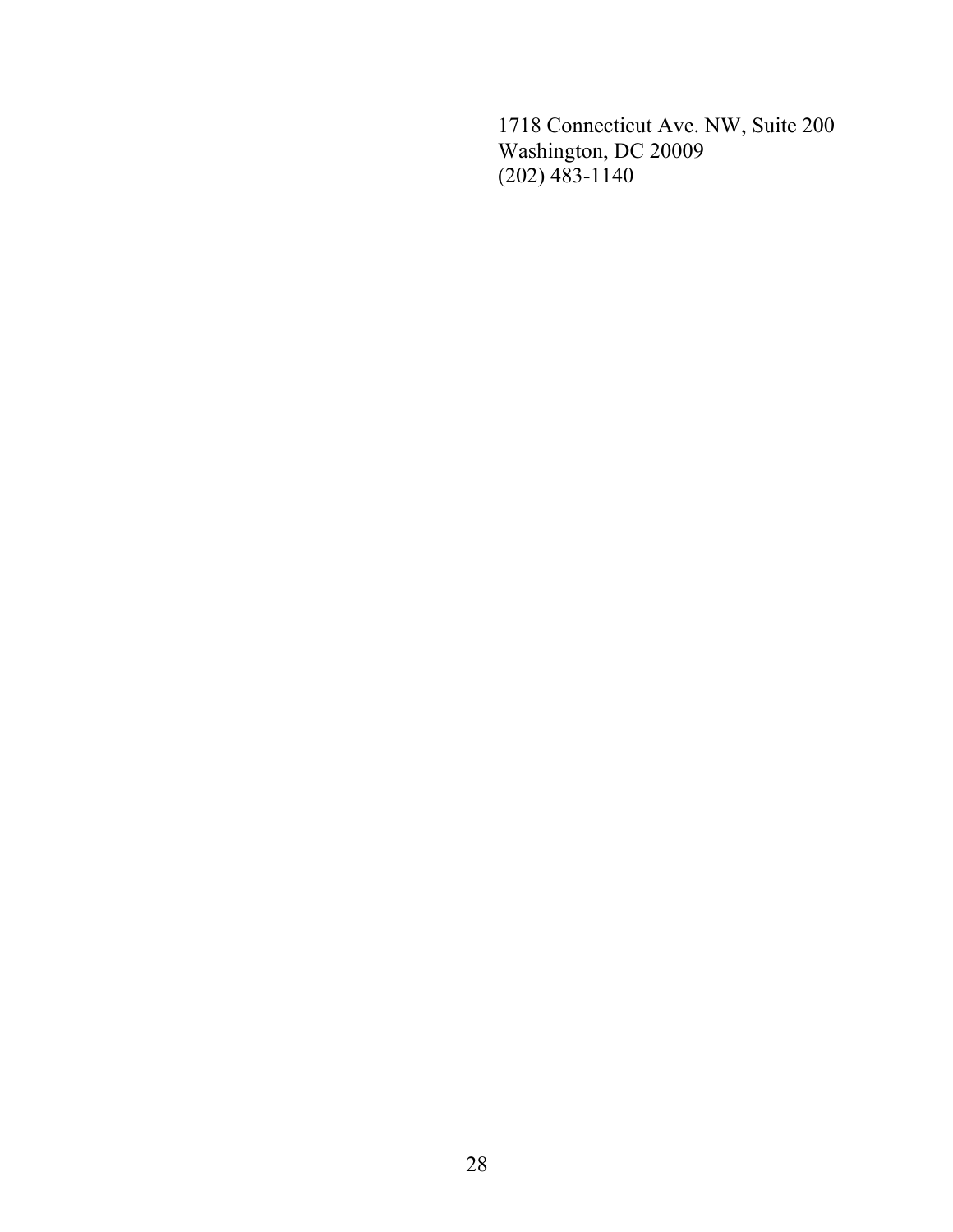## **UNITED STATES COURT OF APPEALS FOR THE NINTH CIRCUIT**

### **Form 8. Certificate of Compliance for Briefs**

*Instructions for this form: http://www.ca9.uscourts.gov/forms/form08instructions.pdf*

**9th Cir. Case Number(s)** 18-15982

I am the attorney or self-represented party.

**words**, excluding the items exempted This brief contains 6283

by Fed. R. App. P. 32(f). The brief's type size and typeface comply with Fed. R.

App. P.  $32(a)(5)$  and  $(6)$ .

I certify that this brief *(select only one)*:

- $\circ$  complies with the word limit of Cir. R. 32-1.
- is a **cross-appeal** brief and complies with the word limit of Cir. R. 28.1-1.
- is an **amicus** brief and complies with the word limit of Fed. R. App. P.  $\odot$  $29(a)(5)$ , Cir. R. 29-2(c)(2), or Cir. R. 29-2(c)(3).
- $\circ$  is for a **death penalty** case and complies with the word limit of Cir. R. 32-4.
- complies with the longer length limit permitted by Cir. R. 32-2(b) because  $\bigcap$ *(select only one):*
	- $\circ$  it is a joint brief submitted by separately represented parties;
	- $\circ$  a party or parties are filing a single brief in response to multiple briefs; or
	- $\circ$  a party or parties are filing a single brief in response to a longer joint brief.
- $\circ$  complies with the length limit designated by court order dated
- $\circ$  is accompanied by a motion to file a longer brief pursuant to Cir. R. 32-2(a).

**Signature** *s/* Marc Rotenberg

Date | 12/17/2018

*(use "*s/[typed name]*" to sign electronically-filed documents)*

*Feedback or questions about this form? Email us at forms@ca9.uscourts.gov*